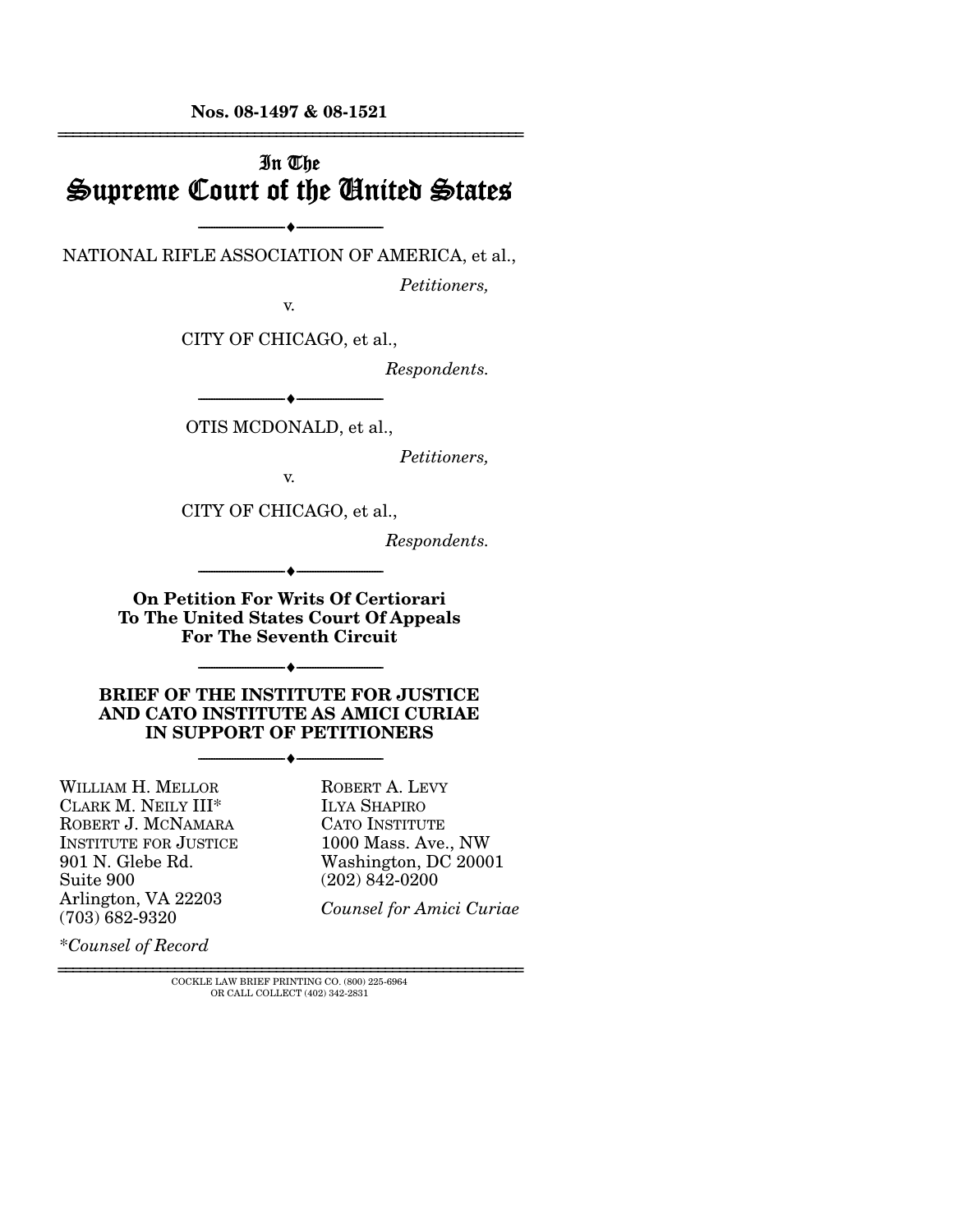# TABLE OF CONTENTS

# Page

|                                                                                                                                                                           | $\mathbf{i}$   |
|---------------------------------------------------------------------------------------------------------------------------------------------------------------------------|----------------|
|                                                                                                                                                                           | ii             |
| INTEREST OF AMICI CURIAE                                                                                                                                                  | 1              |
| SUMMARY OF ARGUMENT                                                                                                                                                       | $\overline{2}$ |
|                                                                                                                                                                           | 3              |
| I. Further Consideration By Lower Courts<br>Will Not Clarify Whether The Right To<br>Keep And Bear Arms Should Apply                                                      | 4              |
| There Is A National Consensus That<br>II.<br><i>Slaughter-House</i> Misinterpreted The Priv-<br>ileges Or Immunities Clause Of The Four-                                  | 6              |
| Interpreting The Privileges Or Immunities<br>III.<br>Clause According To Its Original Public<br>Meaning Would Benefit The Court's Four-<br>teenth Amendment Jurisprudence | 12             |
|                                                                                                                                                                           | 17             |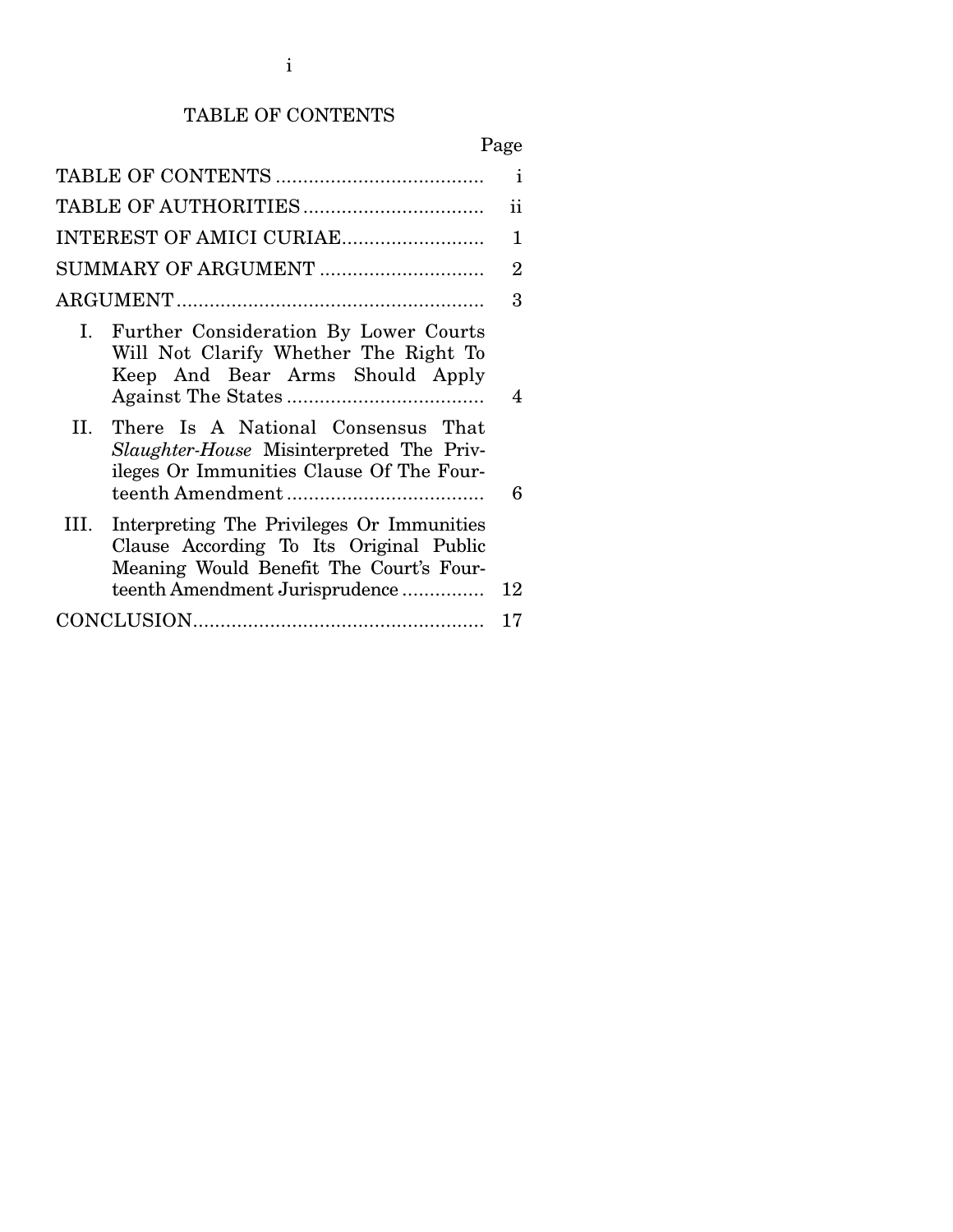# Page

## CASES

| Adamson v. California, 332 U.S. 46 (1947) 9                                                   |
|-----------------------------------------------------------------------------------------------|
| Barron v. Baltimore, 32 U.S. (7 Pet.) 243 (1833)13                                            |
| Brennan v. Stewart, 834 F.2d 1248 (5th Cir.                                                   |
|                                                                                               |
| Corfield v. Coryell, 6 F. Cas. 546 (C.C.E.D. Pa.                                              |
| Crespo v. Crespo, Nos. A-0202-08T2, A-0203-<br>08T2, 2009 N.J. Super. LEXIS 138 (N.J.         |
| District of Columbia v. Heller, 128 S. Ct. 2783                                               |
| Itel Containers Int'l Corp. v. Huddleston, 507                                                |
| Livingston v. Francis, 2009 U.S. Dist. LEXIS<br>24503, No. 09-10357 (E.D. Mich. Mar. 26,      |
|                                                                                               |
| Maloney v. Cuomo, 554 F.3d 56 (9th Cir. 2009)5                                                |
| Nat'l Rifle Ass'n of Am., Inc. v. City of Chicago,<br>Nos. 08-4241, 08-4243, 08-4244, 2009 WL |
| <i>Nordyke v. King</i> , 563 F.3d 439 (9th Cir. 2009)5                                        |
|                                                                                               |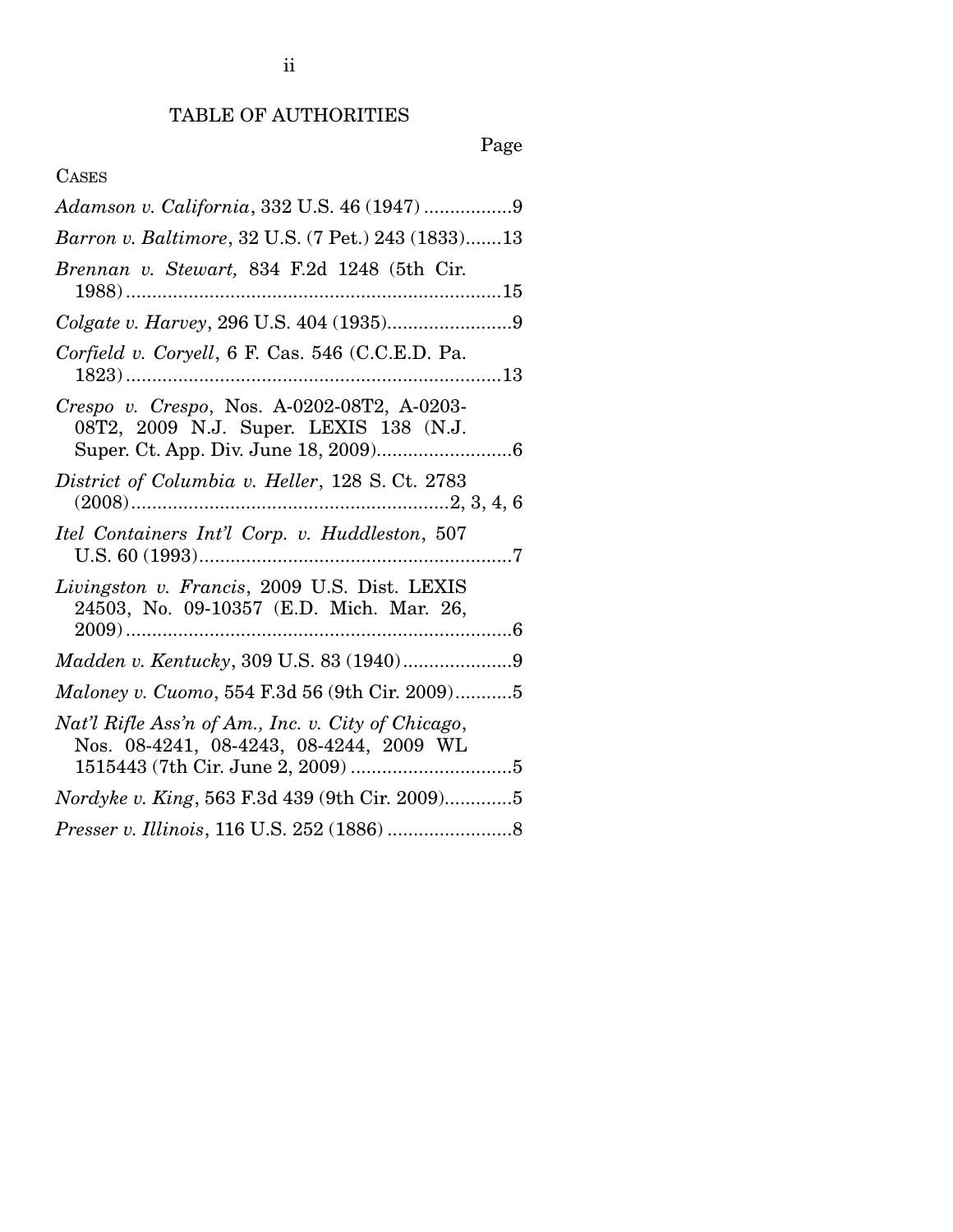| Page                                                                                         |
|----------------------------------------------------------------------------------------------|
| Rhode Island v. Massachusetts, 37 U.S. (12                                                   |
|                                                                                              |
| <i>Slaughter-House Cases</i> , 83 U.S. (16 Wall.) 36                                         |
| State v. Hunter, 147 Wn. App. 177 (Wash. Ct.                                                 |
| State v. Turnbull, No. A-08-0532, 2009 Minn.<br>App. LEXIS 93 (Minn. Ct. App. June 2, 2009)6 |
| United States v. Cruikshank, 92 U.S. 542                                                     |
| United States v. Lewis, 2008 U.S. Dist. LEXIS                                                |
| <i>Young v. Hawaii</i> , No. 08-540, 2009 U.S. Dist.                                         |
| <b>CONSTITUTIONAL PROVISIONS</b>                                                             |
| Second Amendment, U.S. Const. amend. II 2, 6                                                 |
| Fourteenth Amendment, U.S. Const. amend.                                                     |
| Privileges or Immunities Clause, U.S. Const.                                                 |

| Due Process Clause, U.S. Const. amend. XIV, |  |  |  |
|---------------------------------------------|--|--|--|

|--|--|--|--|--|

iii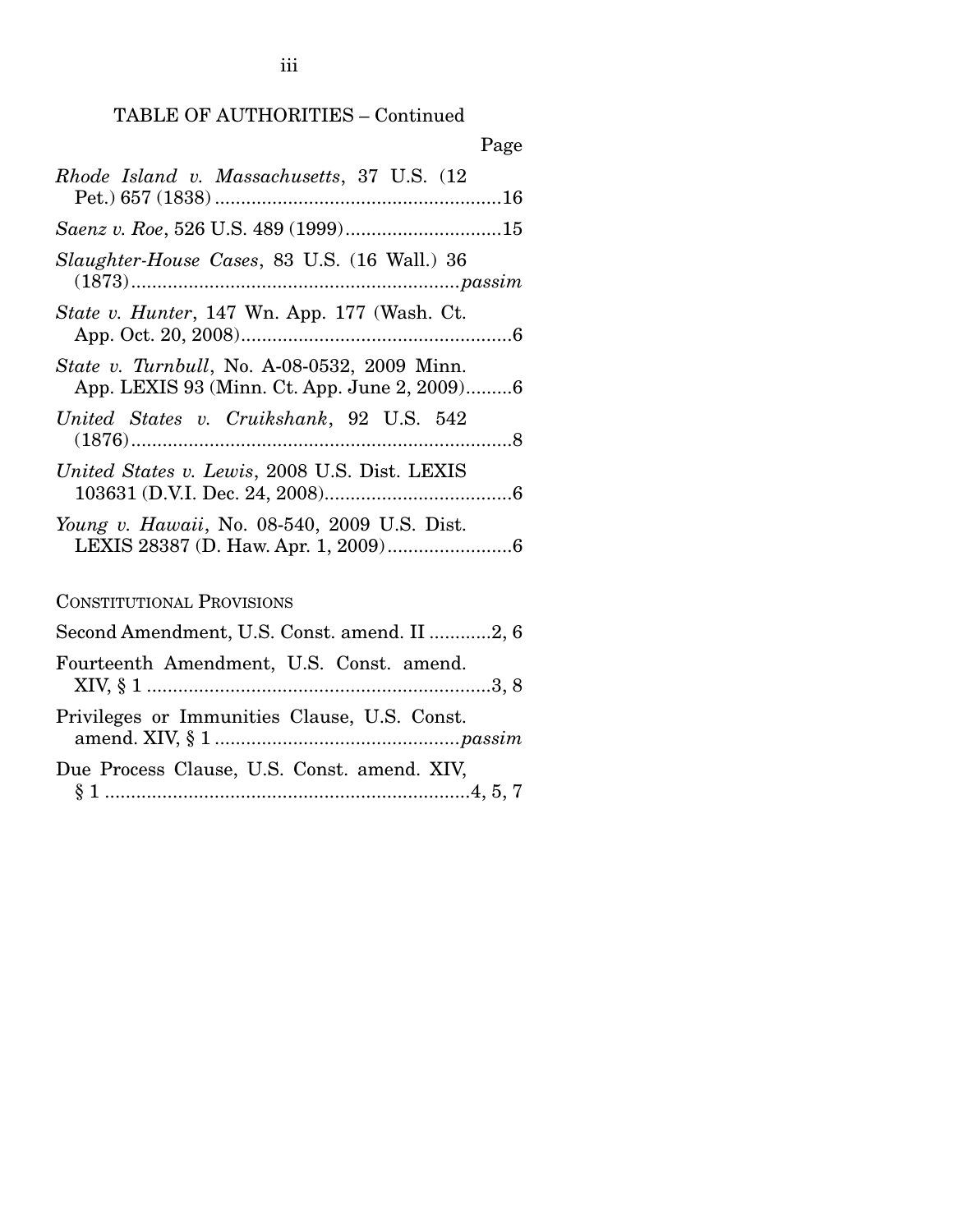Page

## PUBLICATIONS

| Akhil Reed Amar, THE BILL OF RIGHTS (1998). 9, 11, 13                                                                                                                        |
|------------------------------------------------------------------------------------------------------------------------------------------------------------------------------|
| Akhil Reed Amar, The Bill of Rights and the<br>Fourteenth Amendment, 101 Yale L.J. 1193                                                                                      |
| Alfred Avins, Incorporation of the Bill of Rights:<br>The Crosskey-Fairman Debates Revisited, 6                                                                              |
| Bernard Siegan, THE SUPREME COURT'S CONSTI-                                                                                                                                  |
| Charles Fairman, Does the Fourteenth Amend-<br>ment Incorporate the Bill of Rights, 2 Stan.                                                                                  |
| Christopher G. Tiedeman, THE UNWRITTEN CON-<br>STITUTION OF THE UNITED STATES: A PHILOSOPH-<br>ICAL INQUIRY INTO THE FUNDAMENTALS OF<br>AMERICAN CONSTITUTIONAL LAW (1890)14 |
| Comment: Supreme Court Denials of Certiorari<br>in Conflicts Cases: Percolation or Procras-                                                                                  |
| Cong. Globe, 35th Cong., 2d Sess., 984 (1859)16                                                                                                                              |
| Cong. Globe, 42d Cong., 1st Sess., 84 app. (1871) 13                                                                                                                         |
| David N. Mayer, The Jurisprudence of Christo-<br>pher G. Tiedeman: A Study in the Failure of<br>Laissez-Faire Constitutionalism, 55 Mo. L.                                   |
| Eric Foner, RECONSTRUCTION: AMERICA'S UNFIN-<br>ISHED REVOLUTION, 1863-1877 (1988) 9                                                                                         |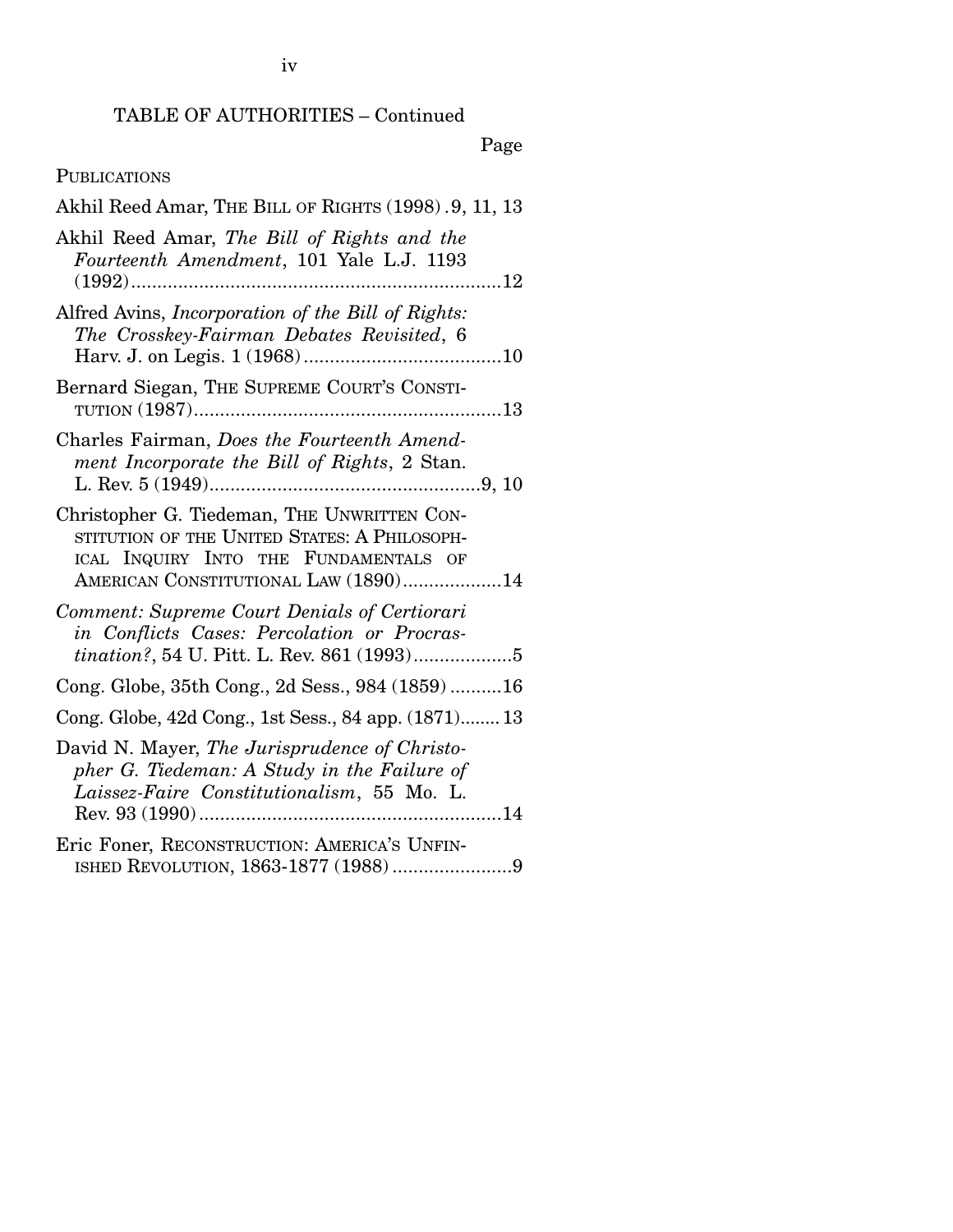|--|

| James W. Ely, Jr., The Oxymoron Reconsidered:<br>Myth and Reality in the Origins of Sub-<br>stantive Due Process, 16 Const. Comment 315                                                               |  |
|-------------------------------------------------------------------------------------------------------------------------------------------------------------------------------------------------------|--|
| John Hart Ely, DEMOCRACY AND DISTRUST                                                                                                                                                                 |  |
| Kimberly C. Shankman & Roger Pilon, Reviving<br>the Privileges or Immunities Clause to Redress<br>the Balance Among States, Individuals, and<br><i>the Federal Government</i> , 3 Tex. Rev. L. & Pol. |  |
| Laurence H. Tribe, AMERICAN CONSTITUTIONAL                                                                                                                                                            |  |
| Laurence H. Tribe, Taking Text and Structure<br>Seriously: Reflections on Free-Form Method<br>in Constitutional Interpretation, 108 Harv. L.                                                          |  |
| Michael Anthony Lawrence, Second Amendment<br>Incorporation Through the Fourteenth Amend-<br>ment Privileges or Immunities and Due Process                                                            |  |
| Michael Kent Curtis, No STATE SHALL ABRIDGE                                                                                                                                                           |  |
| Michael Kent Curtis, John A. Bingham and the<br>Story of American Liberty, 36 U. Akron L.                                                                                                             |  |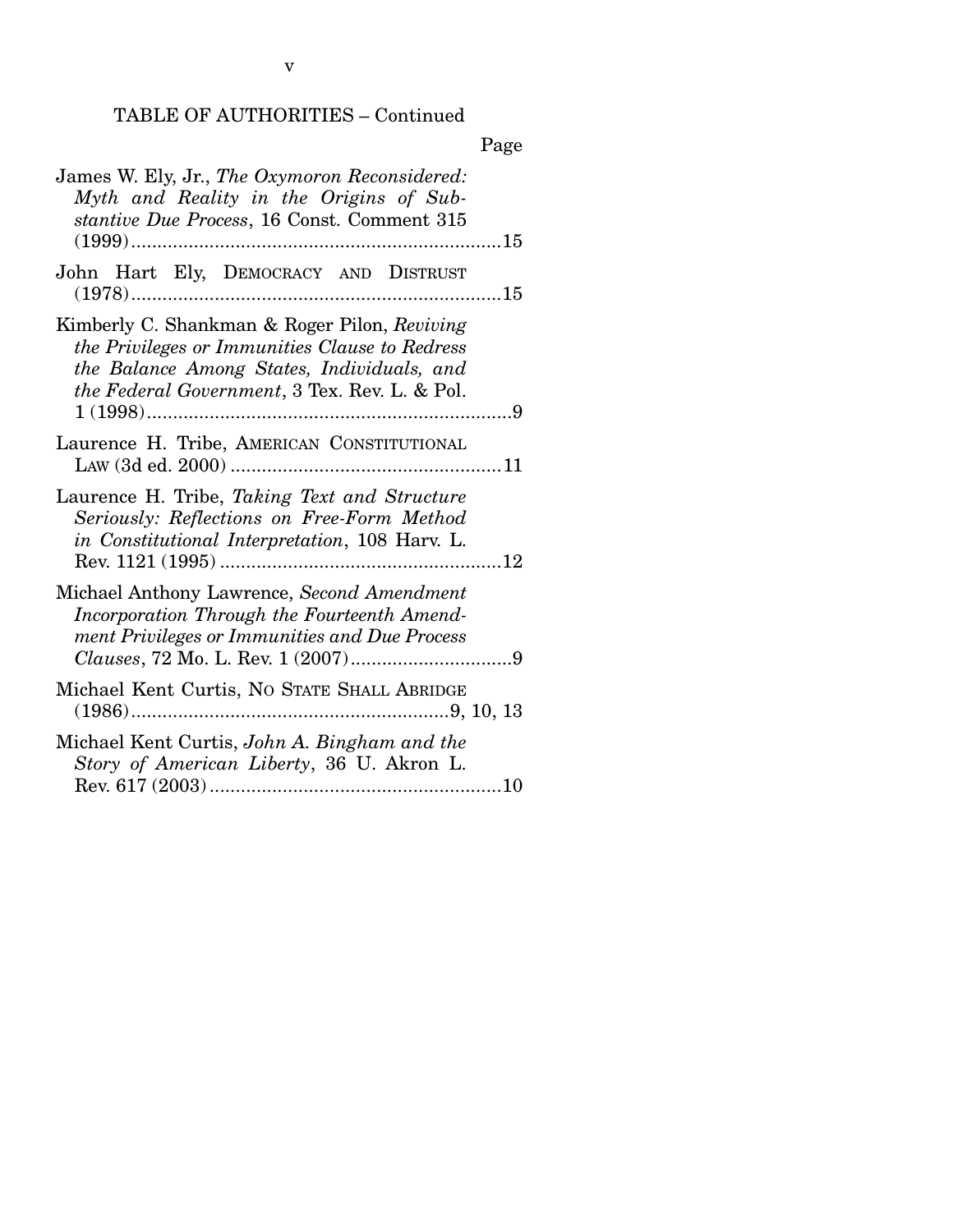Page

| Michael Kent Curtis, Still Further Adventures<br>of the Nine-Lived Cat: A Rebuttal to Raoul<br>Berger's Reply on Application of the Bill of<br>Rights to the States, 62 N.C. L. Rev. 517 |
|------------------------------------------------------------------------------------------------------------------------------------------------------------------------------------------|
| Randy E. Barnett, RESTORING THE LOST CON-                                                                                                                                                |
| Raoul Berger, GOVERNMENT BY JUDICIARY: THE<br>TRANSFORMATION OF THE FOURTEENTH AMEND-                                                                                                    |
| Raoul Berger, <i>Incorporation</i> of the Bill of<br>Rights: Akhil Amar's Wishing Well, 62 U.                                                                                            |
| Richard L. Aynes, Constricting the Law of Free-<br>dom: Justice Miller, the Fourteenth Amend-<br>ment, and the Slaughter-House Cases, 70                                                 |
| Richard L. Aynes, Charles Fairman, Felix<br>Frankfurter, and the Fourteenth Amendment,                                                                                                   |
| Robert J. Reinstein, Completing the Con-<br>stitution: The Declaration of Independence,<br>Bill of Rights and Fourteenth Amendment,                                                      |
| Thomas McAffee, Constitutional Interpretation -<br>the Uses and Limitations of Original Intent, 12                                                                                       |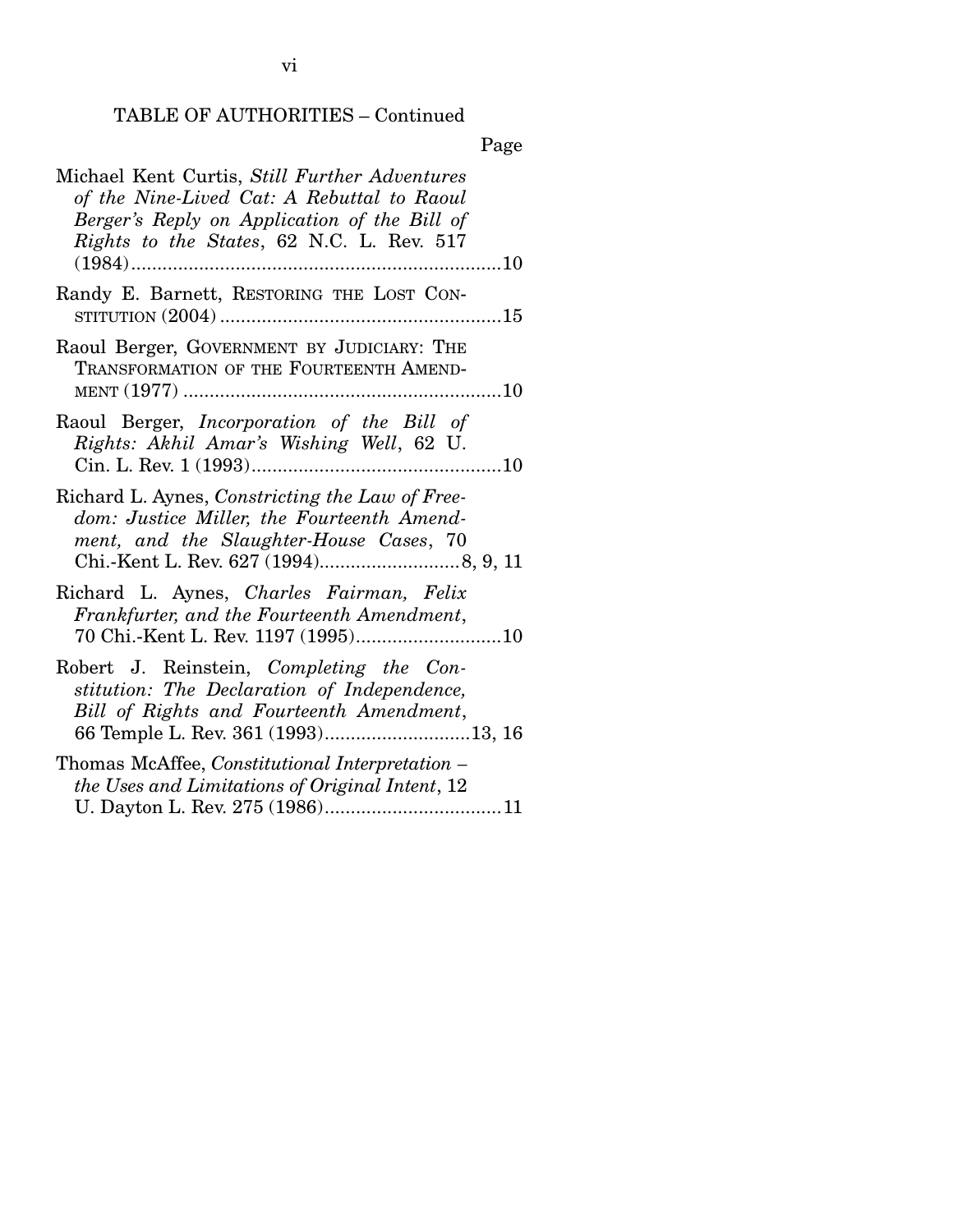#### **INTEREST OF AMICI CURIAE**<sup>1</sup>

Founded in 1991, the Institute for Justice is a public interest law firm committed to defending the essential foundations of a free society by securing greater protection for individual liberty and restoring appropriate constitutional limits on the power of government. It seeks a rule of law under which individuals can control their destinies as free and responsible members of society. Through strategic litigation and outreach, the Institute works to promote economic liberty, private property rights, free speech, educational choice, and the principles of selfdetermination and limited government. This case presents a unique opportunity to revisit the Privileges or Immunities Clause and restore it as the primary embodiment of those principles in the Fourteenth Amendment.

 The Cato Institute was established in 1977 as a nonpartisan public policy research foundation dedicated to advancing the principles of individual liberty, free markets, and limited government. Cato's Center for Constitutional Studies was established in 1989 to

<sup>&</sup>lt;sup>1</sup> The parties were notified ten days prior to the due date of this brief of the intention to file. The parties have consented to the filing of this brief.

No counsel for a party authored this brief in whole or in part, and no counsel or party made a monetary contribution intended to fund the preparation or submission of this brief. No person other than amici curiae, their members, or their counsel made a monetary contribution to its preparation or submission.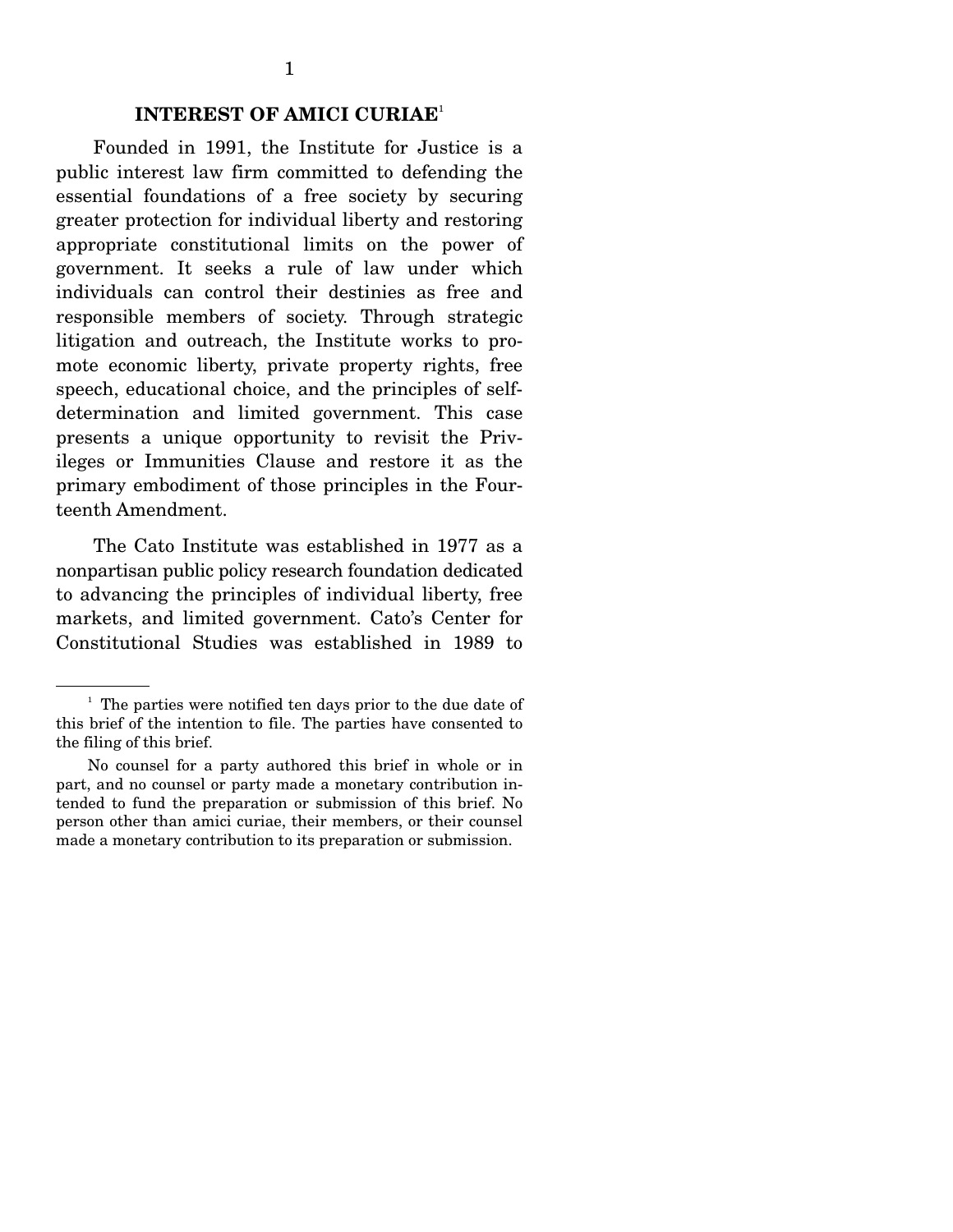help restore the principles of limited constitutional government that are the foundation of liberty. Toward those ends, the Cato Institute publishes books and studies, conducts conferences, publishes the annual *Cato Supreme Court Review*, and files amicus briefs with the courts. This case is of central concern to Cato because the issue of the Second Amendment's "incorporation" implicates not only the right to keep and bear arms – important enough by itself – but the larger debate over the origin, nature, and extent of *all* our natural rights and how the Constitution protects them.

#### **SUMMARY OF ARGUMENT**

--------------------------------- ♦ ---------------------------------

Last summer this Court confirmed what the Framers of the Constitution, most scholars, and a substantial majority of Americans believe: that the Second Amendment protects an individual right to keep and bear arms. *District of Columbia v. Heller*, 128 S. Ct. 2783 (2008). Whether the Fourteenth Amendment protects that right against infringement by state and local governments is the question presented by the consolidated petitions for certiorari involving Chicago's handgun ban ("Chicago petitions").

 This Court's initial encounters with the Fourteenth Amendment in the 1870s yielded a profound misreading of its Privileges or Immunities Clause that has haunted the Court's rights jurisprudence for more than a century. The Chicago petitions present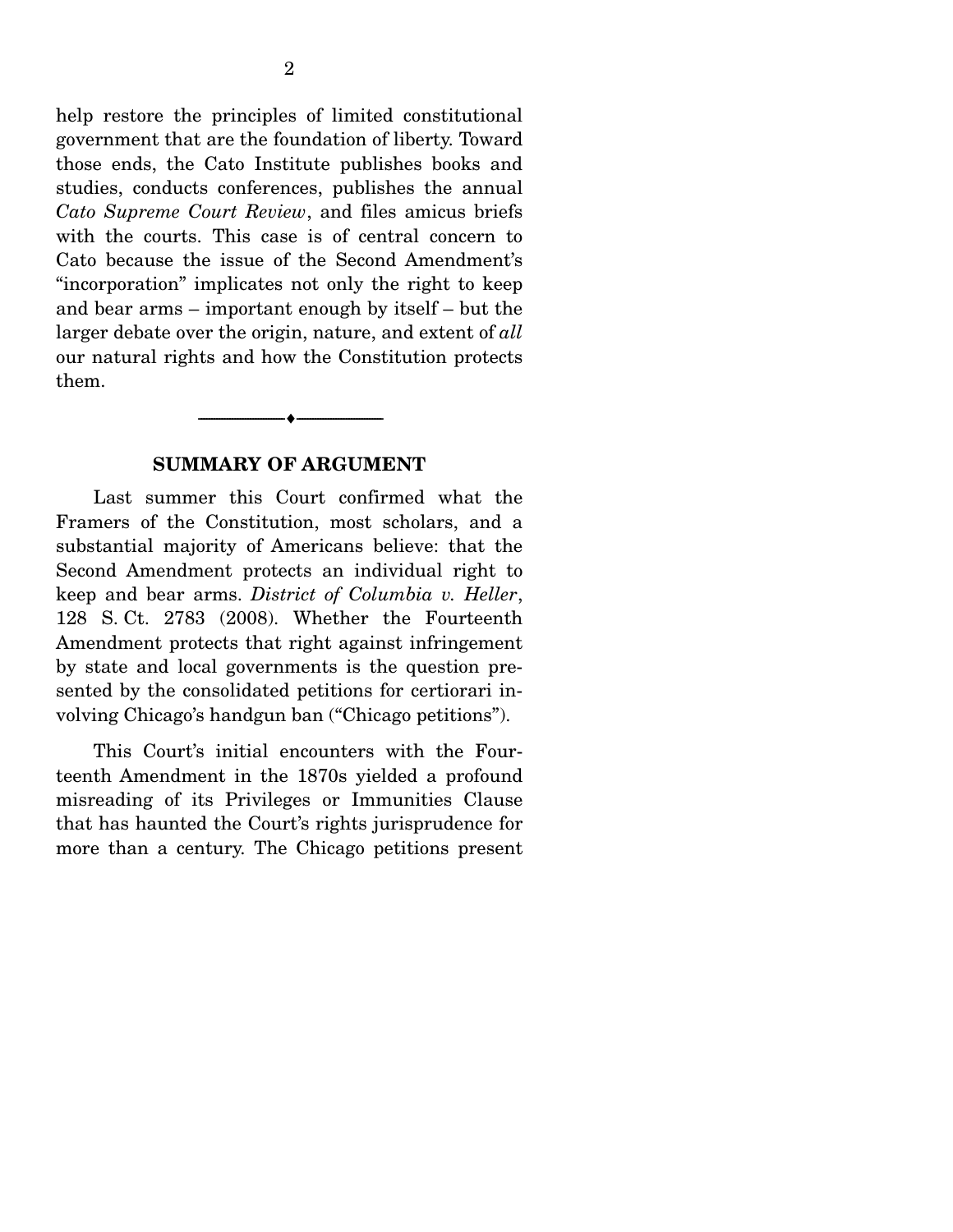the Court with an unprecedented opportunity to reach back to the very source of that misreading, the 1873 *Slaughter-House Cases*, and correct it once and for all. There are three compelling reasons why the Court should seize that opportunity now.

 First, the only disagreement among circuit courts so far in the wake of *Heller* is whether they are bound by this Court's pre-incorporation decisions refusing to apply the right to keep and bear arms against the states. More cases will not shed further light on that question. Second, case law and scholarly commentary together form a kind of constitutional conversation. After much give-and-take, that conversation has arrived at a clear consensus about *Slaughter-House* that merits the Court's consideration. Third and finally, the Constitution is not merely a blueprint for government, but a charter of liberty. Accurately placing the Fourteenth Amendment within that tradition – which this Court has yet to do – would be a virtue in itself and would sharpen the national dialogue regarding the source, nature, and limits of our constitutional rights.

#### **ARGUMENT**

--------------------------------- ♦ ---------------------------------

The Fourteenth Amendment was enacted to cure a specific and well-documented evil: namely, the systematic violation of civil liberties by state and local governments determined to keep newly freed blacks in a state of constructive servitude while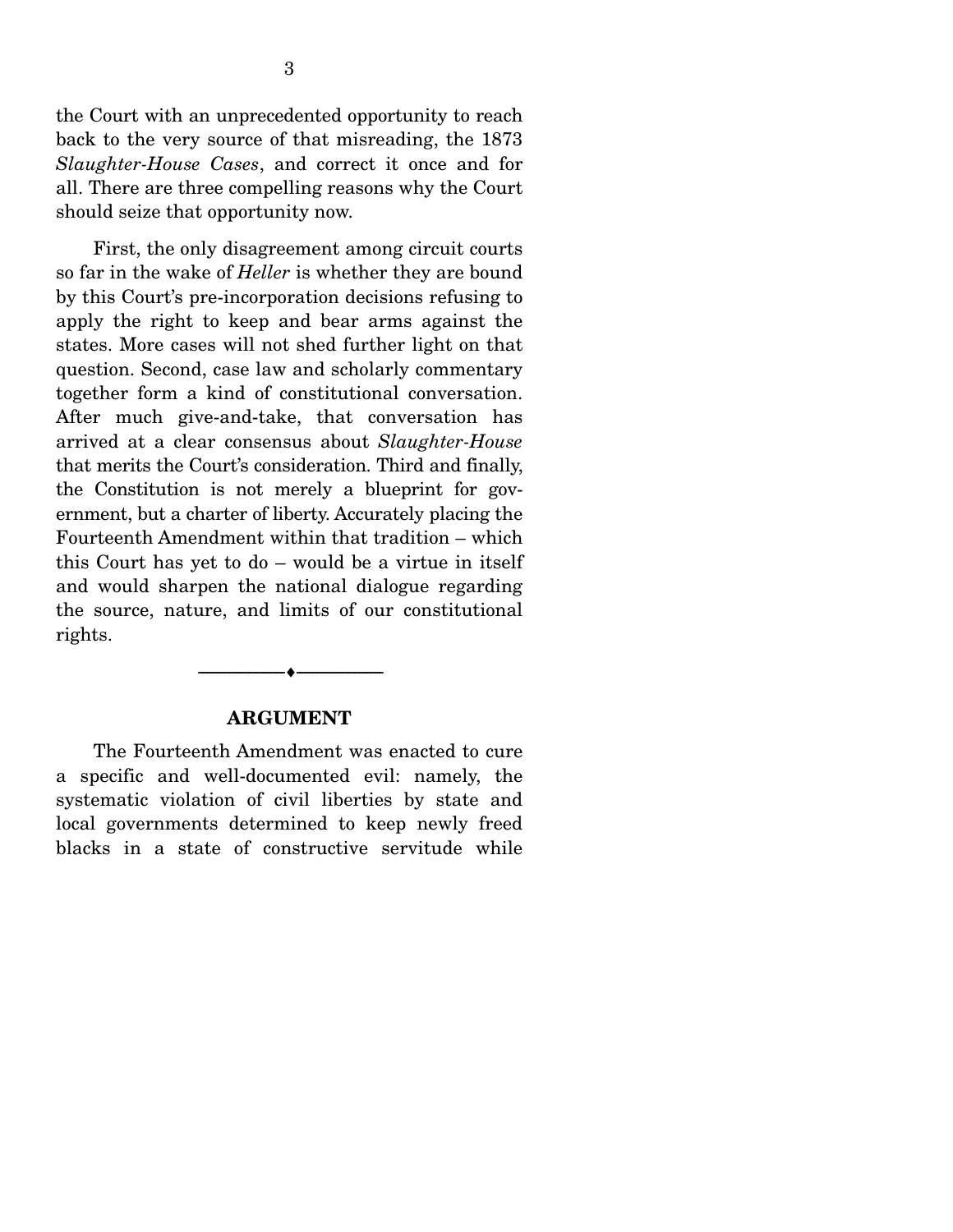marginalizing and terrorizing their white supporters. But that purpose was frustrated by the Court's initial failure to give the Amendment its intended effect. *E.g.*, *Slaughter-House Cases*, 83 U.S. (16 Wall.) 36 (1873). As a result, states remained free to deprive people – black and white – of their basic civil rights, and many did.

 Over time, and in the face of such outrages as Jim Crow, the fiction that state governments could be counted upon to adequately protect civil liberties became increasingly unsustainable. The Court thus reconsidered its understanding of the Fourteenth Amendment and began a process of identifying and enforcing specific rights through the Due Process Clause that came to be known as "selective incorporation." Today, nearly every substantive right listed in the first eight amendments has been held to apply against the states, with a particularly notable exception: the right to keep and bear arms. The Chicago petitions present the Court with the opportunity to correct that omission in a manner consistent with original understanding by using the Privileges or Immunities Clause instead of the Due Process Clause.

### **I. Further Consideration By Lower Courts Will Not Clarify Whether The Right To Keep And Bear Arms Should Apply Against The States.**

Since *Heller*, three federal circuit courts have considered whether the right to keep and bear arms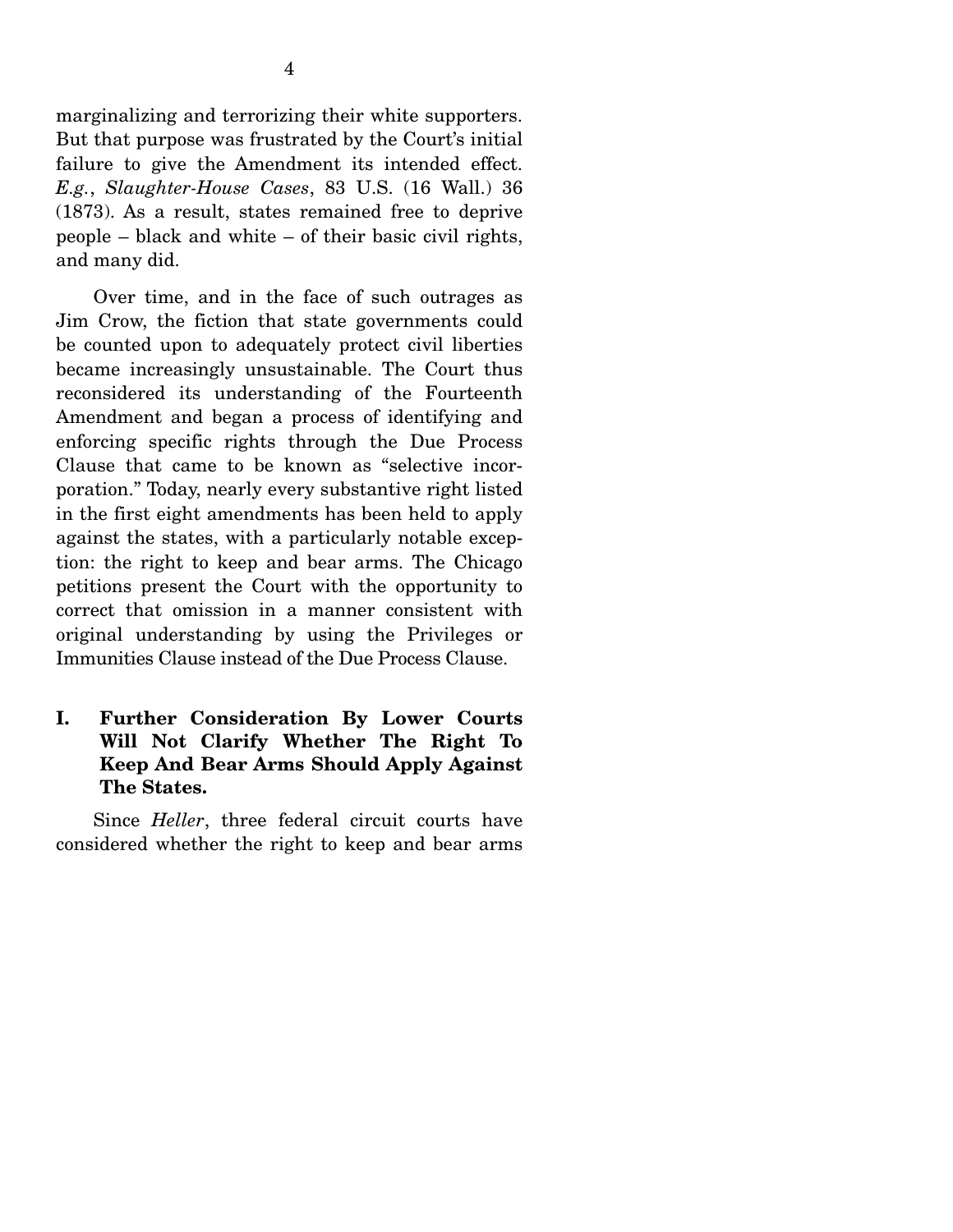should apply against state and local governments. *Nat'l Rifle Ass'n of Am., Inc. v. City of Chicago*, Nos. 08-4241, 08-4243, 08-4244, 2009 WL 1515443 (7th Cir. June 2, 2009); *Nordyke v. King*, 563 F.3d 439 (9th Cir. 2009); *Maloney v. Cuomo*, 554 F.3d 56 (2d Cir. 2009). The Second and Seventh Circuits considered themselves bound by this Court's pre-incorporation precedents not to apply that right against the states. But the Ninth Circuit read those cases differently and conducted its own analysis, concluding that the Fourteenth Amendment's Due Process Clause incorporates the right to keep and bear arms against the states. *Compare Chicago*, 2009 WL 1515443, at \*2, *and Maloney*, 554 F.3d at 58-59, *with Nordyke*, 563 F.3d at 447-58.

 Given the profusion of state and local gun laws, the need for guidance from this Court to ensure a uniform understanding of the federal right to keep and bear arms is self-evident and urgent. Moreover, while some issues may benefit from "percolating" in the lower courts, $^{2}$  this is not one of them. The primary disagreement among lower courts is whether they are bound by this Court's pre-incorporation decisions concerning the right to keep and bear arms.<sup>3</sup> Since lower

<sup>2</sup> Or not – see *Comment: Supreme Court Denials of Certiorari in Conflicts Cases: Percolation or Procrastination?*, 54 U. Pitt. L. Rev. 861, 891 (1993) (empirical study concluding that "percolation does not lead to demonstrably better statutory decisions from the Supreme Court").

<sup>&</sup>lt;sup>3</sup> Besides *Nordyke*, other courts directly considering the application of the right to keep and bear arms against the states in (Continued on following page)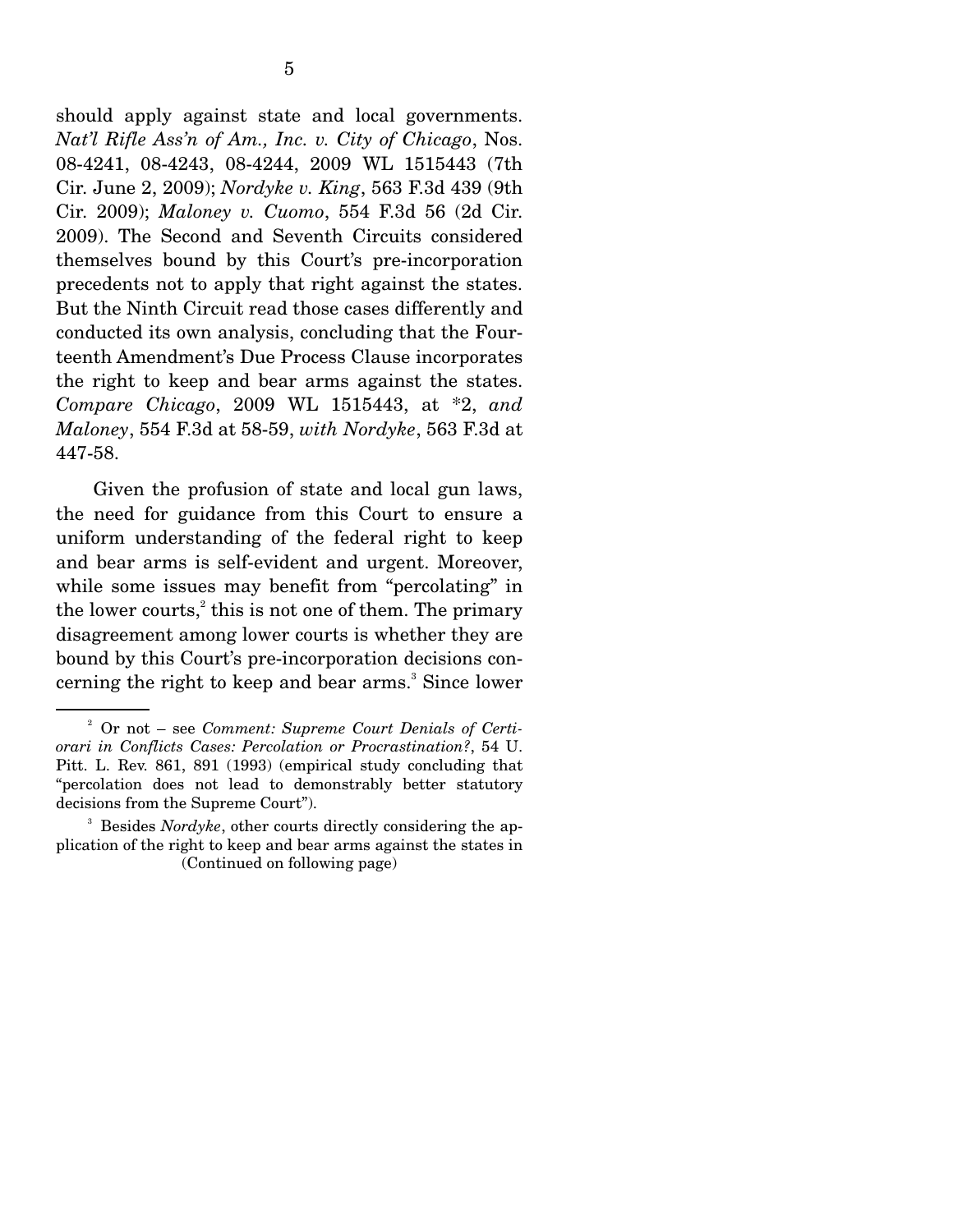courts are unable to shed meaningful light on that question, it is difficult to see any point in waiting for more of them to weigh in.

### **II. There Is A National Consensus That**  *Slaughter-House* **Misinterpreted The Privileges Or Immunities Clause Of The Fourteenth Amendment.**

As noted above, case law and scholarly commentary together form a constitutional conversation in which this Court plays two roles, participant and arbiter. When that conversation produces a consensus at odds with precedent, it falls to this Court to determine both the validity of the consensus and whether to act upon it. The Court must decide, in other words, when the practical virtues of *stare decisis* should yield to the higher duty of fidelity to constitutional text.

the wake of *Heller* have uniformly declared the issue foreclosed by this Court's precedents. *See, e.g., Young v. Hawaii*, No. 08- 540, 2009 U.S. Dist. LEXIS 28387, at \*13 (D. Haw. Apr. 1, 2009) ("Accordingly, *Heller* did not overrule the longstanding precedent that states are not bound by the Second Amendment."); *Livingston v. Francis*, 2009 U.S. Dist. LEXIS 24503 No. 09-10357, at \*8-\*9 (E.D. Mich. Mar. 26, 2009) ("[T]he State of Michigan is not constrained by the Second Amendment. . . ."); *United States v. Lewis*, 2008 U.S. Dist. LEXIS 103631, at \*9-\*10 (D.V.I. Dec. 24, 2008) (citing cases); *Crespo v. Crespo*, Nos. A-0202-08T2, A-0203- 08T2, 2009 N.J. Super. LEXIS 138, at \*20-\*21 (N.J. Super. Ct. App. Div. June 18, 2009) (same); *State v. Turnbull*, No. A-08- 0532, 2009 Minn. App. LEXIS 93, at \*4-5 (Minn. Ct. App. June 2, 2009) (same); *State v. Hunter*, 147 Wn. App. 177, 191 (Wash. Ct. App. Oct. 20, 2008) (same).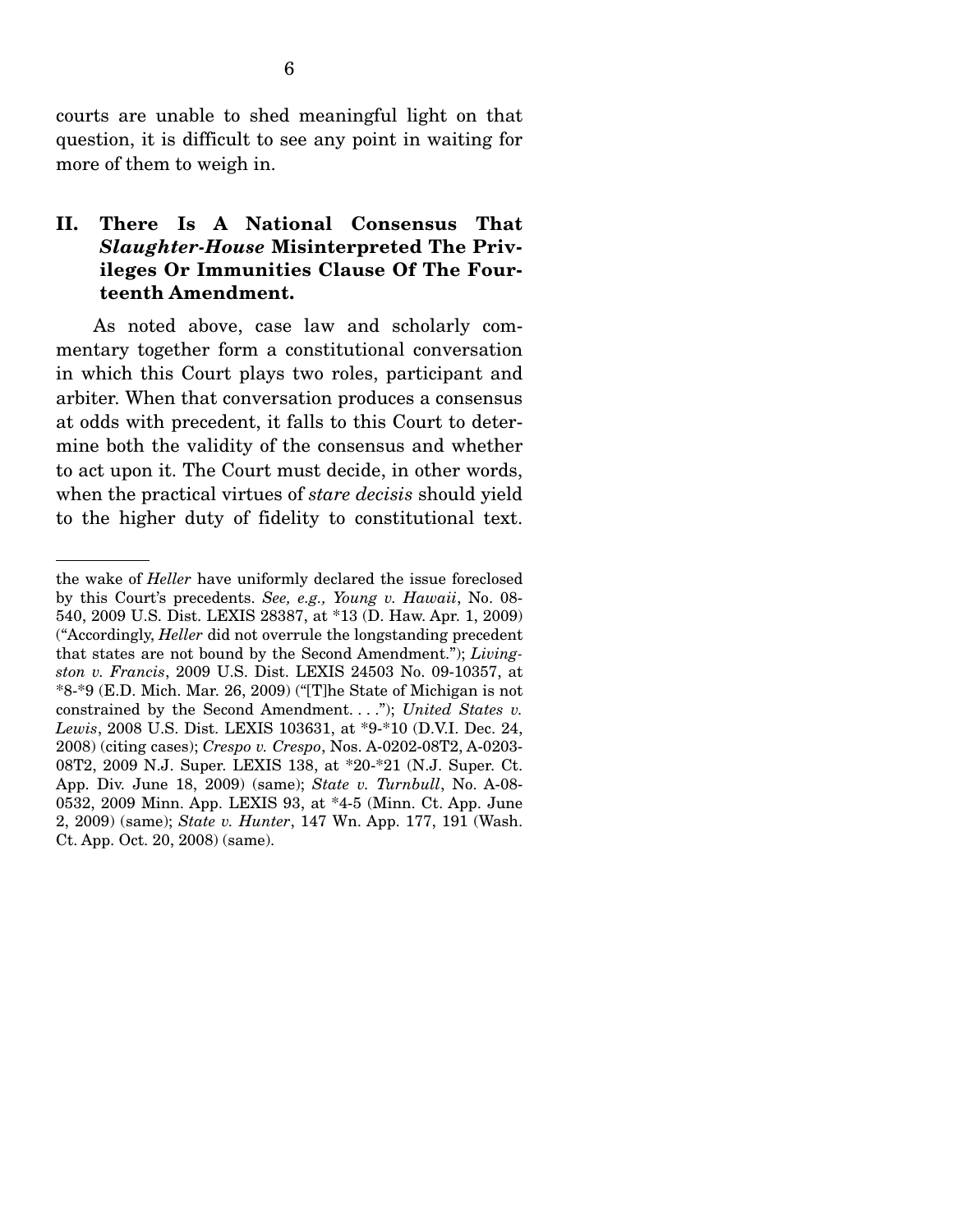Amici respectfully submit that for the Privileges or Immunities Clause of the Fourteenth Amendment, that time has come.

 The doctrine of *stare decisis* is particularly inapt with respect to the *Slaughter-Hous*e *Cases*, not only because of the extreme violence that opinion did to constitutional text and history, but because the purposes of the doctrine would not be served by refusing to revisit this particular mistake. The "principal purposes of *stare decisis* . . . are to protect reliance interests and to foster stability in the law." *Itel Containers Int'l Corp. v. Huddleston*, 507 U.S. 60, 79 (1993) (Scalia, J., concurring in part and concurring in the judgment). Those interests have no application here; individuals today have not altered their activities or expectations in reliance on a series of Supreme Court decisions that initially erased the Privileges or Immunities Clause from the Constitution but, shortly thereafter, enlisted the Due Process Clause to do much of what the erased clause had been designed to accomplish.

 The Court's interpretation of the Privileges or Immunities Clause in the *Slaughter-House Cases* has inspired an extraordinary body of scholarship and commentary. Indeed, few if any questions of constitutional law have received more scholarly attention than the meaning of the Fourteenth Amendment, including specifically its command that "[n]o State shall make or enforce any law which shall abridge the privileges or immunities of citizens of the United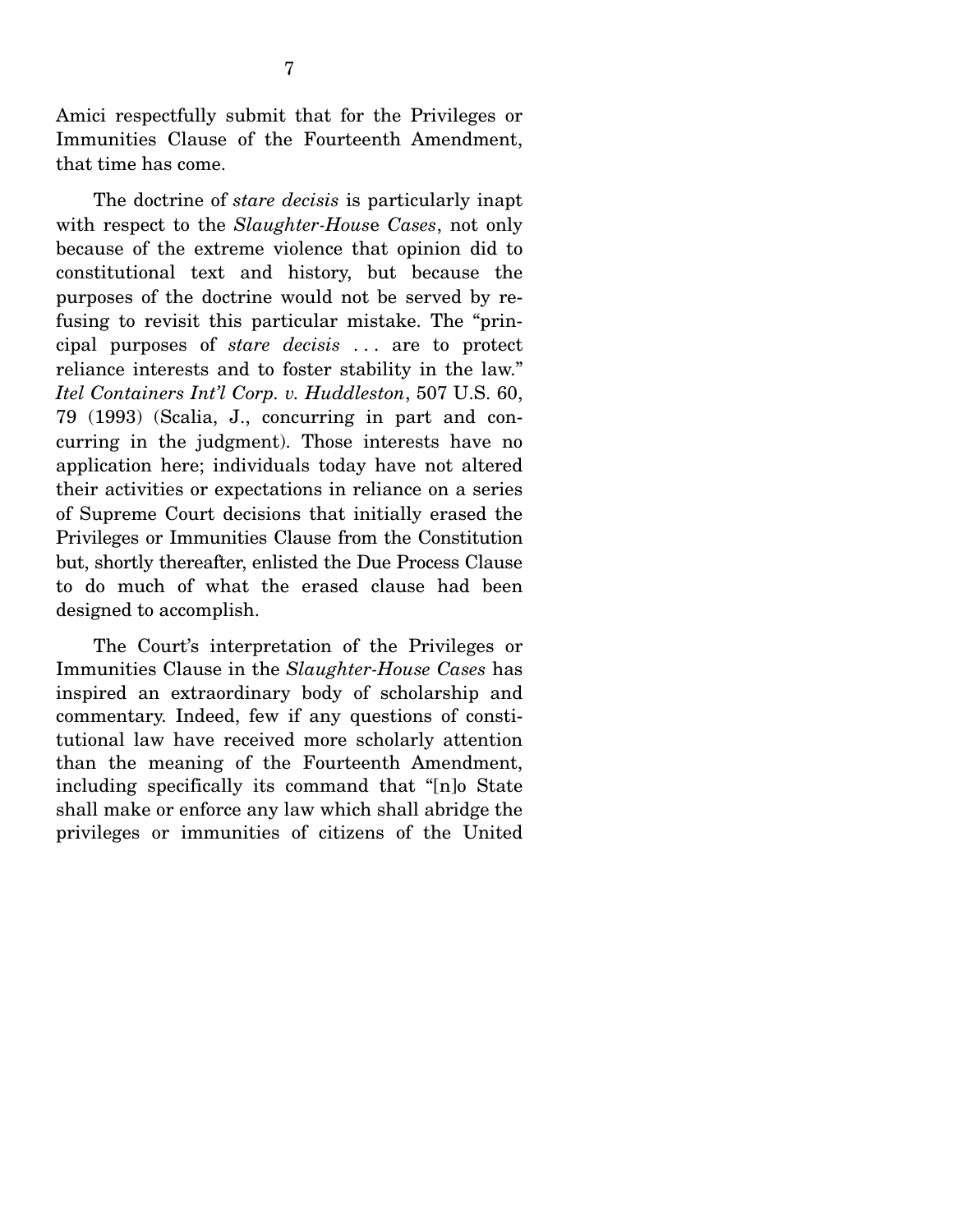States." U.S. Const. amend. XIV, § 1. That scholarship may be briefly summarized as follows.

 Congress declared the Fourteenth Amendment ratified on July 21,  $1868.<sup>4</sup>$  On April 14, 1873, this Court handed down the *Slaughter-House Cases*, 83 U.S. (16 Wall.) 36 (1873), involving the constitutionality of a Louisiana law that created a private monopoly on the sale and slaughter of livestock in New Orleans. Writing for a 5-4 majority, Justice Miller upheld the law as a valid public health measure that did not deprive New Orleans butchers "of the right to exercise their trade." *Id.* at 60. Undertaking the Court's first analysis of the Fourteenth Amendment's Privileges or Immunities Clause, Justice Miller concluded that it was meant to protect only rights of national – as opposed to state – citizenship, which did not include the right to earn a living in a marketplace free of state-chartered monopolies. *Id.* at 78-79. Nor, according to this Court's later gloss, did the Privileges or Immunities Clause protect other substantive provisions in the Bill of Rights.<sup>5</sup>

 The decision was immediately controversial, and public opinion seems to have been decidedly with the

<sup>4</sup>  *E.g.*, Richard L. Aynes, *Constricting the Law of Freedom: Justice Miller, the Fourteenth Amendment, and the Slaughter-House Cases*, 70 Chi.-Kent L. Rev. 627, 629 & n.10 (1994).

<sup>5</sup>  *See United States v. Cruikshank*, 92 U.S. 542, 552-53 (1876) (no federally protected right of assembly); *Presser v. Illinois*, 116 U.S. 252, 267 (1886) (same).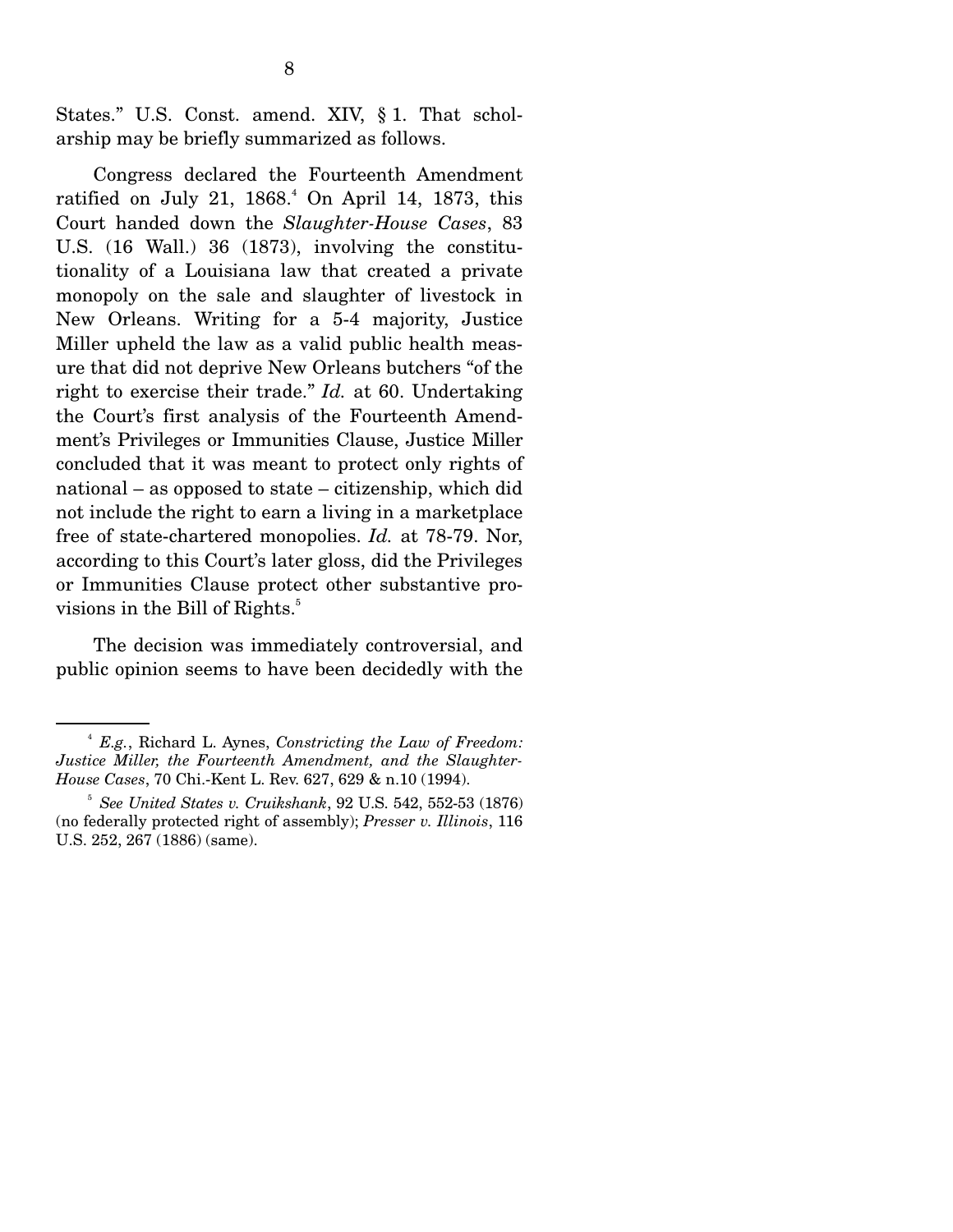dissenting Justices.<sup>6</sup> Still, the issue lay relatively dormant<sup>7</sup> until Justice Black's famous dissent in *Adamson v. California*, 332 U.S. 46, 68 (1947), in which he argued that "one of the chief objects . . . of the [Fourteenth] Amendment's first section, *s*eparately and as a whole  $\ldots$  was to make the Bill of Rights  $\lceil$  applicable to the states." *Id.* at 71-72. Justice Frankfurter rejected that conclusion in a concurring opinion, *id.* at 59- 68, setting the stage for a vigorous academic debate that continues to this day.

 Two of the leading figures in the early stages of the debate were Charles Fairman, a protégé of

<sup>6</sup> *See, e.g.*, Akhil Reed Amar, THE BILL OF RIGHTS 209-10 (1998); (discussing contemporary legal opinion); Eric Foner, RECONSTRUCTION: AMERICA'S UNFINISHED REVOLUTION, 1863-1877, at 503 (1988) (arguing that the *Slaughter-House* majority's conclusions "should have been seriously doubted by anyone who read the Congressional debates of the 1860s."); Michael Kent Curtis, NO STATE SHALL ABRIDGE 171-73 (1986) (noting widespread support among lower courts prior to *Slaughter-House* for "a libertarian reading of the amendment"); Michael Anthony Lawrence*, Second Amendment Incorporation Through the Fourteenth Amendment Privileges or Immunities and Due Process Clauses*, 72 Mo. L. Rev. 1, 31-34 (2007) (arguing that, "[f]rom the beginning, Slaughter-House was intensely criticized," and providing examples); Aynes, *Constricting Freedom*, 70 Chi.-Kent L. Rev. at 679-81; Kimberly C. Shankman & Roger Pilon, *Reviving the Privileges or Immunities Clause to Redress the Balance Among States, Individuals, and the Federal Government*, 3 Tex. Rev. L. & Pol. 1, 33 (1998).

<sup>&</sup>lt;sup>7</sup> The Privileges or Immunities Clause did enjoy a brief resurrection in *Colgate v. Harvey*, 296 U.S. 404 (1935), but that case was soon overruled by *Madden v. Kentucky*, 309 U.S. 83 (1940).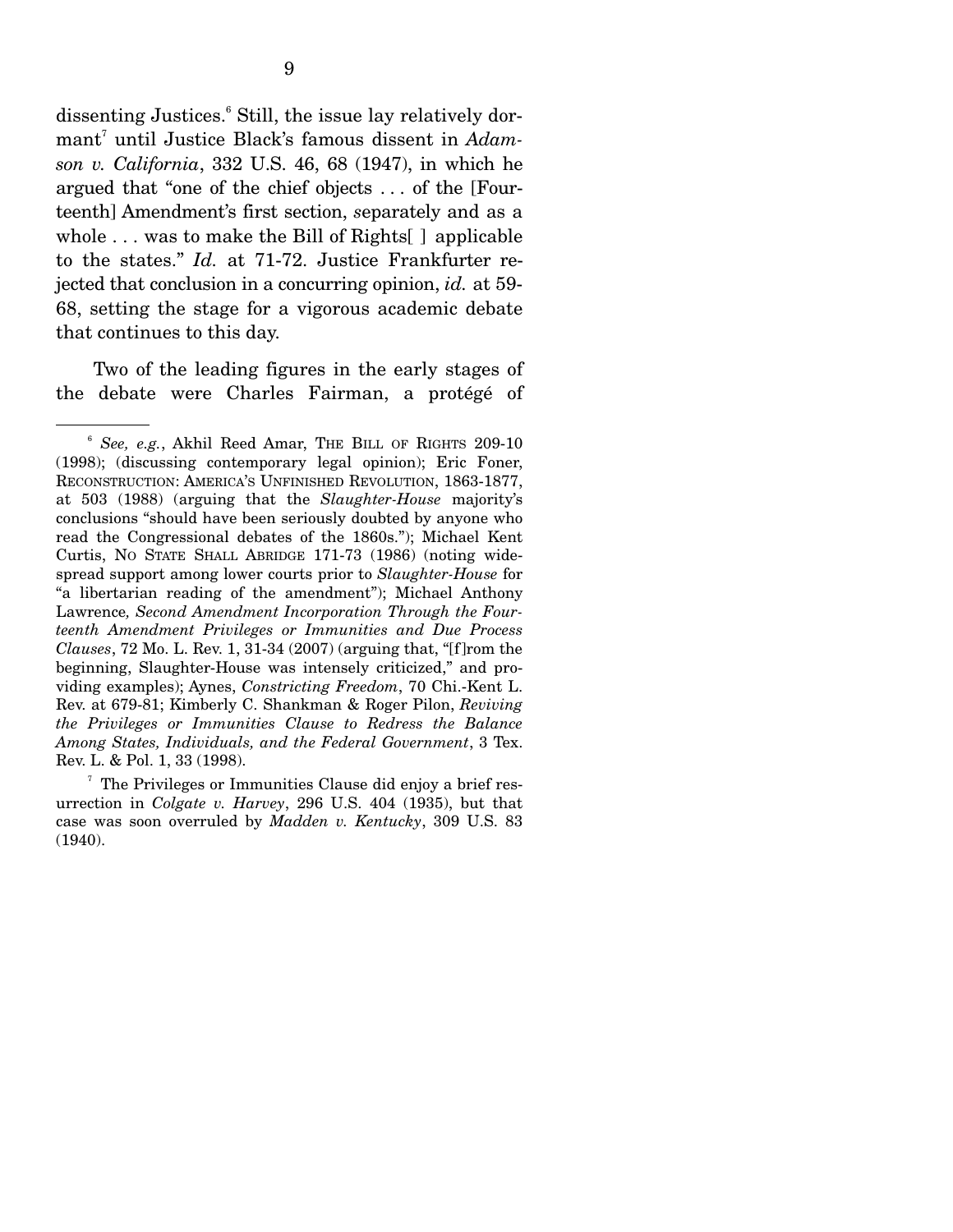Justice Frankfurter and a leading proponent of his anti-incorporationist views,<sup>8</sup> and William Crosskey, an iconoclastic Chicago law professor who challenged Fairman's scholarship, particularly his handling of the Amendment's legislative history. Fairman's and Crosskey's seminal law review articles "were considered, as late as 1968, to be 'the only full-dress discussions of [the incorporation debate] in legal periodicals' and 'far more comprehensive than any of the United States Supreme Court cases on this point.'"<sup>9</sup> The next generation of scholarship was led by Professors Raoul Berger and Michael Kent Curtis, whose academic duel over the meaning of the Fourteenth Amendment and the Privileges or Immunities Clause spanned nearly two decades.<sup>10</sup> Many other respected

<sup>8</sup> *See, e.g*., Charles Fairman, *Does the Fourteenth Amendment Incorporate the Bill of Rights*, 2 Stan. L. Rev. 5 (1949).

<sup>9</sup> Richard L. Aynes, *Charles Fairman, Felix Frankfurter, and the Fourteenth Amendment*, 70 Chi.-Kent L. Rev. 1197, 1251 (1995) (quoting Alfred Avins, *Incorporation of the Bill of Rights: The Crosskey-Fairman Debates Revisited*, 6 Harv. J. on Legis. 1, 3 (1968)).

<sup>&</sup>lt;sup>10</sup> See, e.g., Raoul Berger, GOVERNMENT BY JUDICIARY: THE TRANSFORMATION OF THE FOURTEENTH AMENDMENT (1977) (arguing that the Fourteenth Amendment was not intended to incorporate the Bill of Rights against the states); Raoul Berger, *Incorporation of the Bill of Rights: Akhil Amar's Wishing Well*, 62 U. Cin. L. Rev. 1 (1993); Michael Kent Curtis, NO STATE SHALL ABRIDGE (1986) (arguing that Framers of the Fourteenth Amendment intended to apply the Bill of Rights against the states and rebutting Fairman, Berger, and others); Michael Kent Curtis, *John A. Bingham and the Story of American Liberty*, 36 U. Akron L. Rev. 617 (2003); *see also* Michael Kent Curtis, *Still Further Adventures of the Nine-Lived Cat: A Rebuttal to Raoul*  (Continued on following page)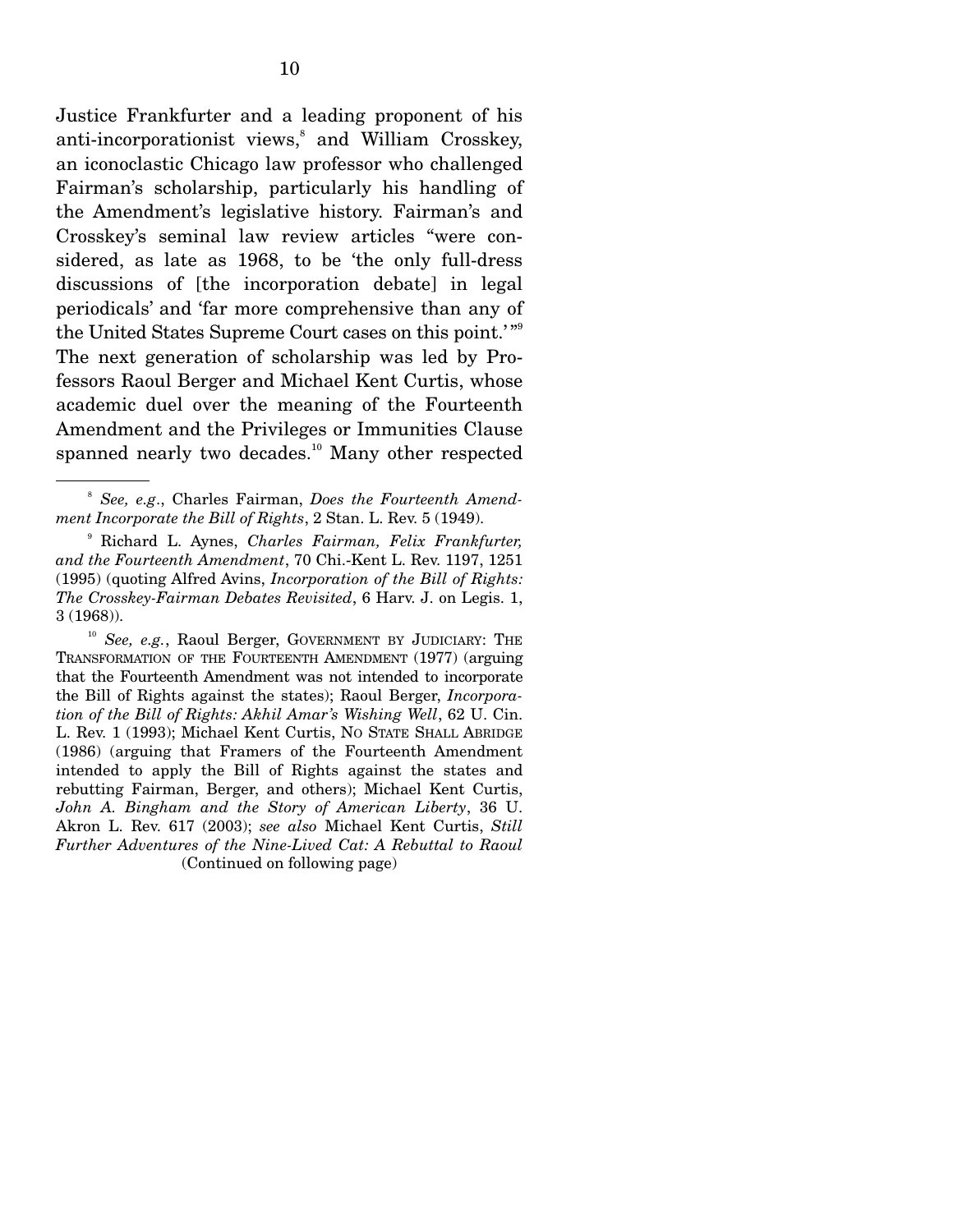scholars, including Laurence Tribe<sup>11</sup> and Akhil Amar,<sup>12</sup> have expressed their views on the subject as well.

 Somewhat surprisingly given the ideological diversity of its participants, the debate has yielded a clear consensus about the *Slaughter-House* majority's interpretation of the Privileges or Immunities Clause: It was wrong. Professor Aynes, for example, has observed that " 'everyone' agrees the Court incorrectly interpreted the Privileges or Immunities Clause," and Professor McAffee considers this "one of the few important issues about which virtually every modern commentator is in agreement."13 Professors Tribe and Amar have described *Slaughter-House* as "incorrectly

*Berger's Reply on Application of the Bill of Rights to the States*, 62 N.C. L. Rev. 517, 518 n.5 (1984) (providing chronology of Berger-Curtis debate to that point).

<sup>&</sup>lt;sup>11</sup> Laurence H. Tribe, AMERICAN CONSTITUTIONAL LAW 1320-31 (3d ed. 2000) ("The textual and historical case for treating the Privileges or Immunities Clause as the primary source of federal protection against state rights-infringement is very powerful indeed.").

<sup>&</sup>lt;sup>12</sup> Akhil Reed Amar, THE BILL OF RIGHTS 213 (1998) (explaining "[t]he obvious inadequacy – on virtually any reading of the Fourteenth Amendment – of Miller's opinion" in *Slaughter-House*).

<sup>13</sup> Richard L. Aynes, *Constricting the Law of Freedom: Justice Miller, the Fourteenth Amendment, and the Slaughter-House Cases*, 70 Chi.-Kent L. Rev. 627, 627 (1994); Thomas McAffee, *Constitutional Interpretation – the Uses and Limitations of Original Intent*, 12 U. Dayton L. Rev. 275, 282 (1986).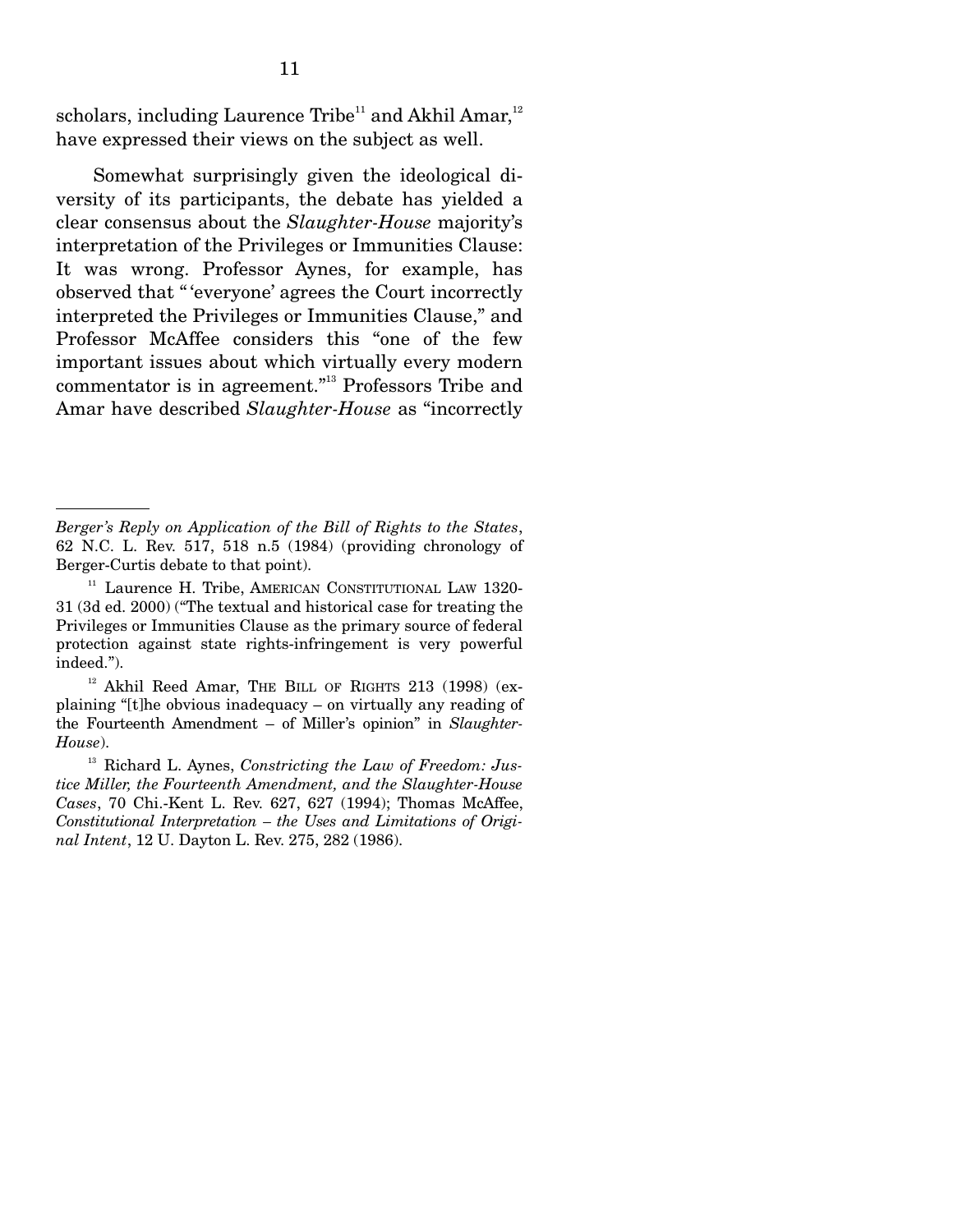gutting" and "strangling the privileges or immunities clause in its crib."<sup>14</sup>

 An error of such magnitude (or even just the widespread perception of such an error) must be addressed eventually. The Chicago petitions offer a unique opportunity to reconsider *Slaughter-House* from a fresh perspective and with the benefit of extensive scholarship that was not available when the Court developed the doctrine of incorporation through the Due Process Clause.

### **III. Interpreting The Privileges Or Immunities Clause According To Its Original Public Meaning Would Benefit The Court's Fourteenth Amendment Jurisprudence.**

 The *Slaughter-House* majority's failure to interpret the Privileges or Immunities Clause consistent with original understanding caused a dislocation in this Court's rights jurisprudence that has never been satisfactorily addressed, let alone corrected. Meanwhile, Justice Miller's analysis of the Privileges or Immunities Clause, never persuasive, has grown even less so over time, and it is no accident that his ultimate conclusion – that the Fourteenth Amendment provides

<sup>14</sup> Laurence H. Tribe, *Taking Text and Structure Seriously: Reflections on Free-Form Method in Constitutional Interpre tation*, 108 Harv. L. Rev. 1121, 1297 n.247 (1995); Akhil Reed Amar, *The Bill of Rights and the Fourteenth Amendment*, 101 Yale L.J. 1193, 1258-59 (1992).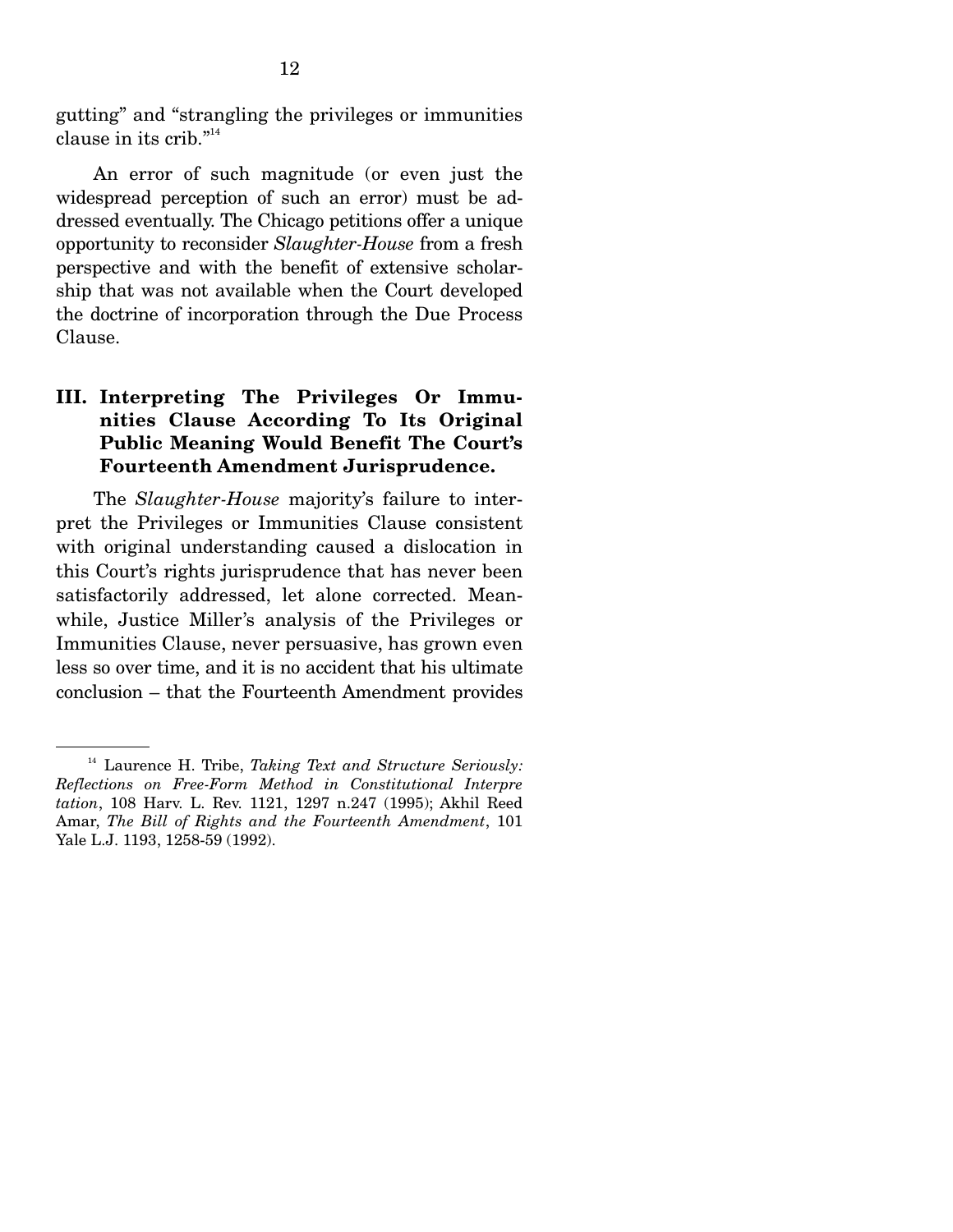no meaningful protection against state and local governments – was so short-lived.

 The fundamental tension is this: the term "privileges or immunities" was plainly understood by mid-19th-century Americans as synonymous with "rights." *See*, *e.g.*, Curtis, NO STATE SHALL ABRIDGE 64- 65 (noting that the "words *rights*, *liberties*, *privileges*, and *immunities*, seem to have been used interchangeably"). In fact, that is how Article IV's Privileges and Immunities Clause was defined by Justice Bushrod Washington in *Corfield v. Coryell*, 6 F. Cas. 546 (C.C.E.D. Pa. 1823), the most authoritative pre-Civil War opinion defining that clause. *See*, *e.g.*, Bernard Siegan, THE SUPREME COURT'S CONSTITUTION at 55-65 (1987); Robert J. Reinstein, *Completing the Constitution: The Declaration of Independence, Bill of Rights and Fourteenth Amendment*, 66 Temple L. Rev. 361 (1993). But under the original Constitution, as amended by the Bill of Rights, the rights set forth in the Bill of Rights applied only against the federal government, which left the states free to disregard them. *Barron v. Baltimore*, 32 U.S. (7 Pet.) 243 (1833). It was to rectify that problem, as they repeatedly said, and to fundamentally change the relationship between the federal and state governments, that the Framers of the Fourteenth Amendment drafted it the way they did.

 Indeed, the Amendment's principal author, Rep. John Bingham, later publicly explained how he carefully chose the words of Section 1 in order to achieve that precise effect. Akhil Reed Amar, THE BILL OF RIGHTS 164-65 (1998) (quoting Cong. Globe, 42d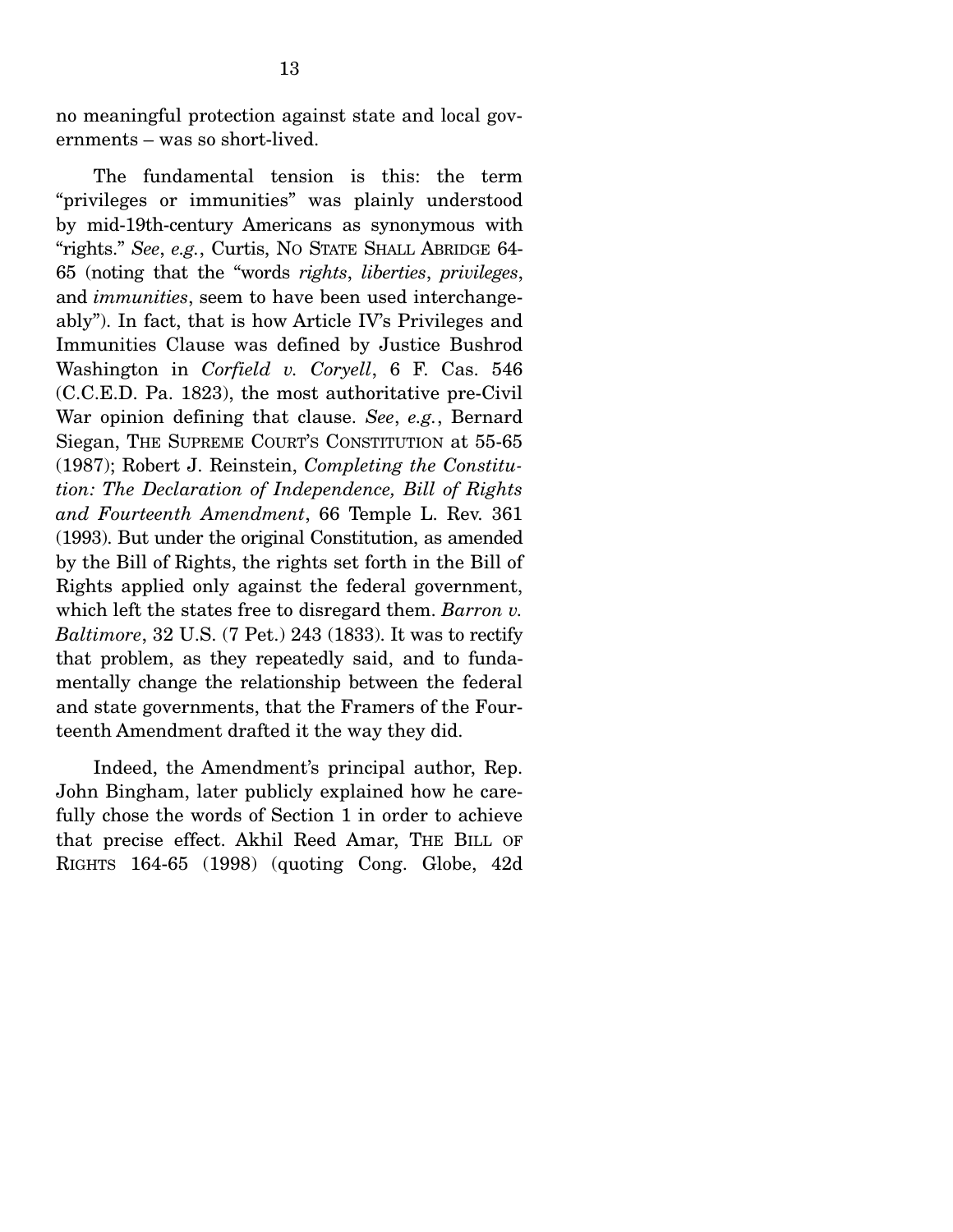Cong., 1st Sess., 84 app. (1871)). Finally, the whole point of the Fourteenth Amendment was to enable the federal government to stamp out a culture of oppression whose very hallmark was the wholesale disregard of basic civil rights – including particularly free expression, armed self-defense, and economic self-sufficiency.

 In short, the Privileges or Immunities Clause was meant to rectify what its Framers saw as a serious limitation with then-current constitutional doctrine by giving the *federal* government the power (and the duty) to protect individuals from *state* actions that violated their rights. The *Slaughter-House* majority, far from respecting that purpose, in fact repudiated it. The crux of the majority's argument is overtly consequentialist – Justice Miller expresses deep concern that reading the Clause to protect individual civil rights would "radically change[ ] the whole theory of the relations of the State and Federal governments to each other. . . ." *Slaughter-House Cases*, 83 U.S. 36, 78 (1873). Indeed, this reasoning – a judgment that the Fourteenth Amendment marked an improvident change in federal-state relations that was best ignored – is reflected in 19th-century legal scholar Christopher Tiedeman's praise of the majority opinion for having "dared to withstand the popular will as expressed in the letter of the amendment." David N. Mayer, *The Jurisprudence of Christopher G. Tiedeman: A Study in the Failure of Laissez-Faire Constitutionalism*, 55 Mo. L. Rev. 93, 121 (1990) (quoting Christopher G. Tiedeman, THE UNWRITTEN CONSTITUTION OF THE UNITED STATES: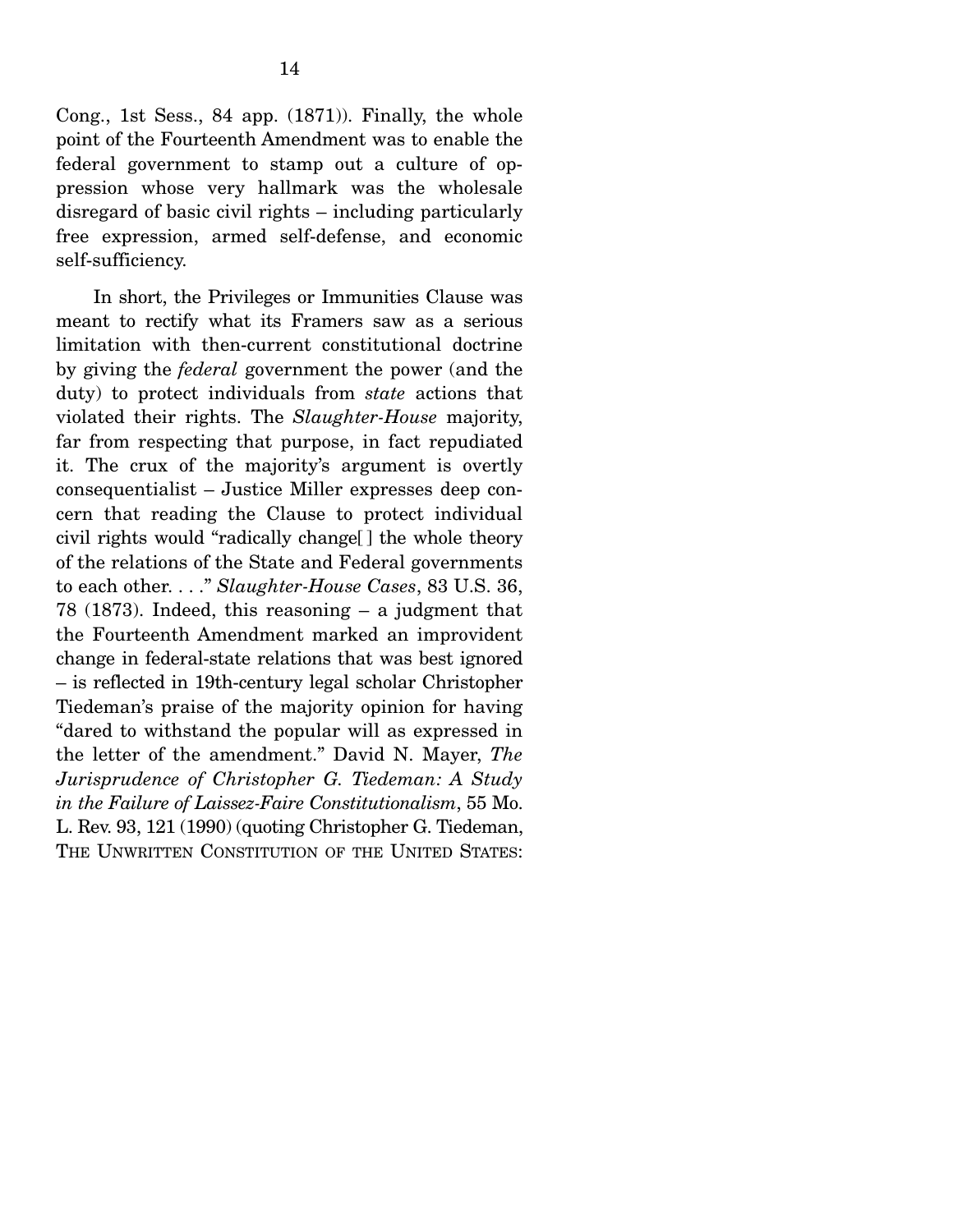A PHILOSOPHICAL INQUIRY INTO THE FUNDAMENTALS OF AMERICAN CONSTITUTIONAL LAW 102-03 (1890)).

 Of course, the "radical[ ] change[ ] " so feared by Justice Miller has in part come to pass by virtue of this Court's due process jurisprudence. But that approach has been the subject of substantial criticism, colorfully illustrated by John Hart Ely's characterization of "substantive due process" as reminiscent of "green pastel redness." John Hart Ely, DEMOCRACY AND DISTRUST 18 (1978).

 Restoring the Privileges or Immunities Clause to its proper place in the constitutional structure would have the advantage of tethering this Court's rights protecting jurisprudence much more closely to the Constitution's text and history.15 *See*, *e.g.*, *Saenz v. Roe*, 526 U.S. 489, 527-28 (1999) (Thomas, J., dissenting); *Brennan v. Stewart*, 834 F.2d 1248, 1256 (5th Cir. 1988) ("[I]t would be more conceptually elegant to

 $15$  This is not to say that this Court must entirely reject the doctrine of substantive due process in order to give proper weight to the Privileges or Immunities Clause. Powerful arguments have, of course, been offered in favor of the substantive due process doctrine, if not the name. *See, e.g.,* Randy E. Barnett, RESTORING THE LOST CONSTITUTION 207-08 (2004); James W. Ely, Jr., *The Oxymoron Reconsidered: Myth and Reality in the Origins of Substantive Due Process*, 16 Const. Comment. 315 (1999). The virtue of properly interpreting the Privileges or Immunities Clause does not lie in purging substantive due process altogether – rather, it would more firmly ground substantive rights in the text, history, and original public meaning of the Constitution, and in doing so provide greater clarity and credibility to the Court's jurisprudence of rights.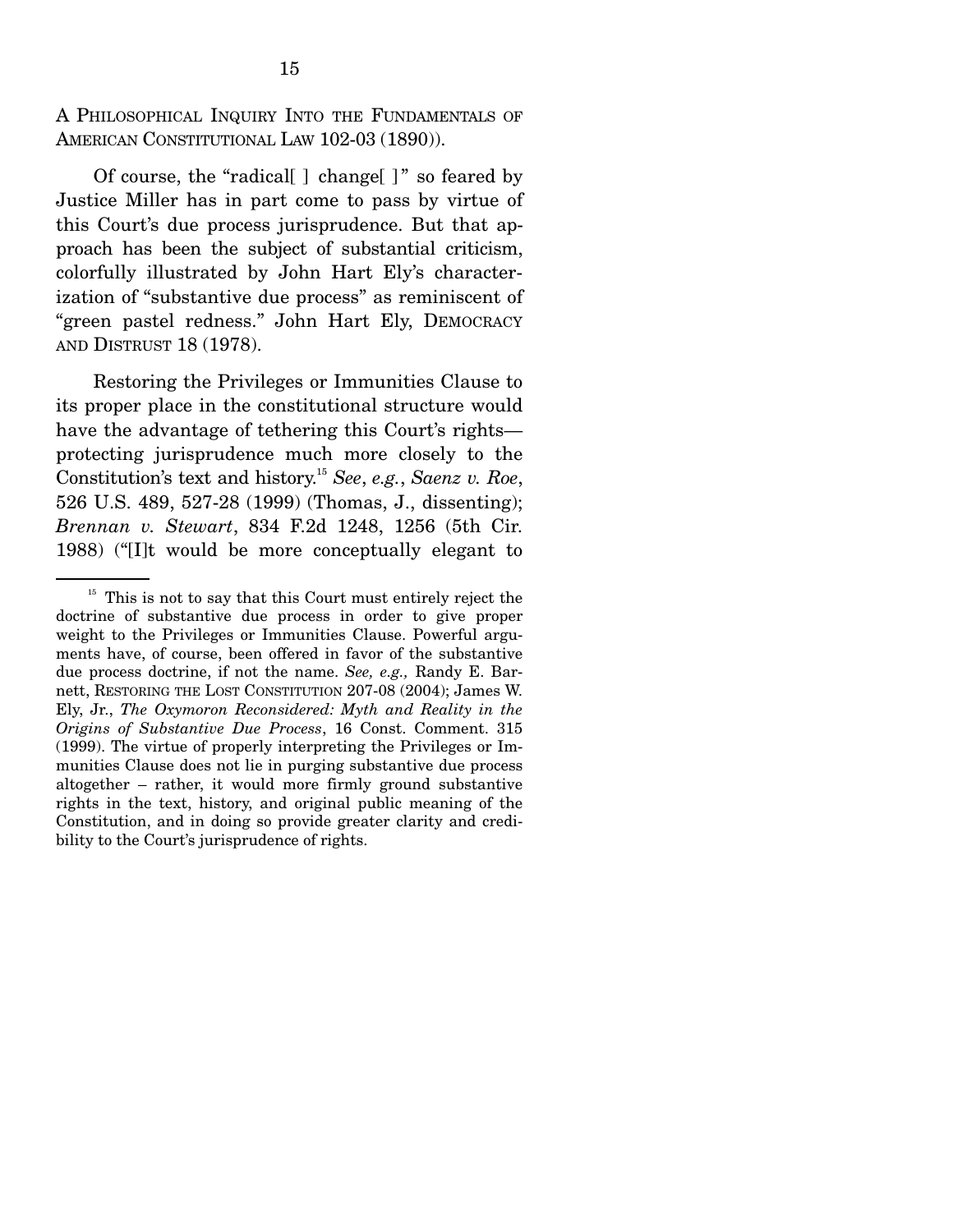think of these substantive rights as 'privileges or immunities of citizens of the United States'. . . ."). The debates over the framing and ratification of the Fourteenth Amendment make clear that the Privileges or Immunities Clause was meant to correct what John Bingham in another context called an "ellipsis" in the Constitution by providing for substantive federal protection of certain rights inherent in the Framers' understanding of what it meant to be a citizen and a free person.<sup>16</sup> Because the debates and contemporaneous public documents are replete with references to specific court cases that Congress and the ratifying states sought to overturn and specific evils they meant to prevent, the rights protected by the Clause can be rooted solidly in that history, as can their limits. *Cf. Rhode Island v. Massachusetts*, 37 U.S. (12 Pet.) 657, 723 (1838) ("In the construction of the constitution, we must . . . examine the state of things existing when it was framed and adopted . . . to ascertain the old law, the mischief and the remedy") (internal citation omitted).

 This case presents a unique opportunity to begin to correct the mistake of *Slaughter-House* – a mistake that continues to distort both this Court's Fourteenth

 $16$  Cong. Globe, 35th Cong., 2d Sess., 984 (1859) (statement of Rep. Bingham). *See also* Reinstein, *Completing the Constitution,* 66 Temple L. Rev. at 362-63 (1993) (describing the Framers' intention to "complete" the Constitution by applying the principles of the Declaration of Independence and the Bill of Rights to the states).